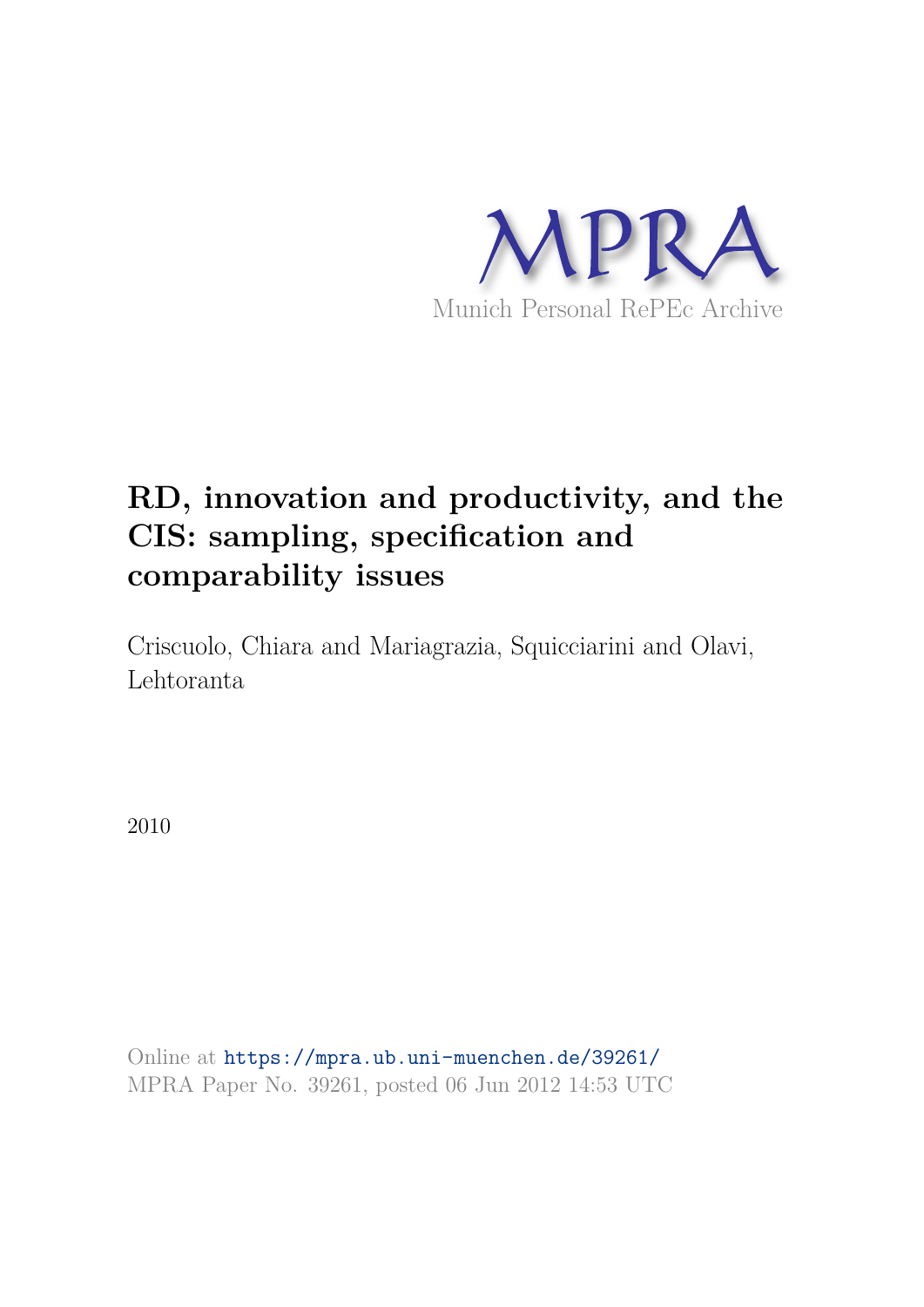





*Knowledge for Growth – Industrial Research & Innovation (IRI)*

# R&D, Innovation and Productivity, and the CIS: Sampling, Specification and Comparability Issues

#### Authors Chiara Criscuolo<sup>1</sup>, Mariagrazia Squicciarini<sup>2</sup>, Olavi Lehtoranta<sup>2</sup>

<sup>1)</sup> London School of Economics, Centre for Economic Performance <sup>2)</sup> VTT Technical Research Centre of Finland, Innovation Studies

Contributed paper for the 2<sup>nd</sup> Conference on corporate R&D (CONCORD - 2010)

## CORPORATE R&D: AN ENGINE FOR GROWTH, A CHALLENGE FOR EUROPEAN POLICY

## R&D and its impact on company performance

| File name:           | Criscuolo Squicciarini Lehtoranta Concord2010.doc |
|----------------------|---------------------------------------------------|
| <b>Author:</b>       | Mariagrazia Squicciarini                          |
|                      | Authors' contact: mariagrazia.squicciarini@vtt.fi |
| <b>Status:</b>       | Draft                                             |
| Last updated:        | 21 Dec 2009                                       |
| <b>Organisation:</b> | VTT Technical Research Centre of Finland          |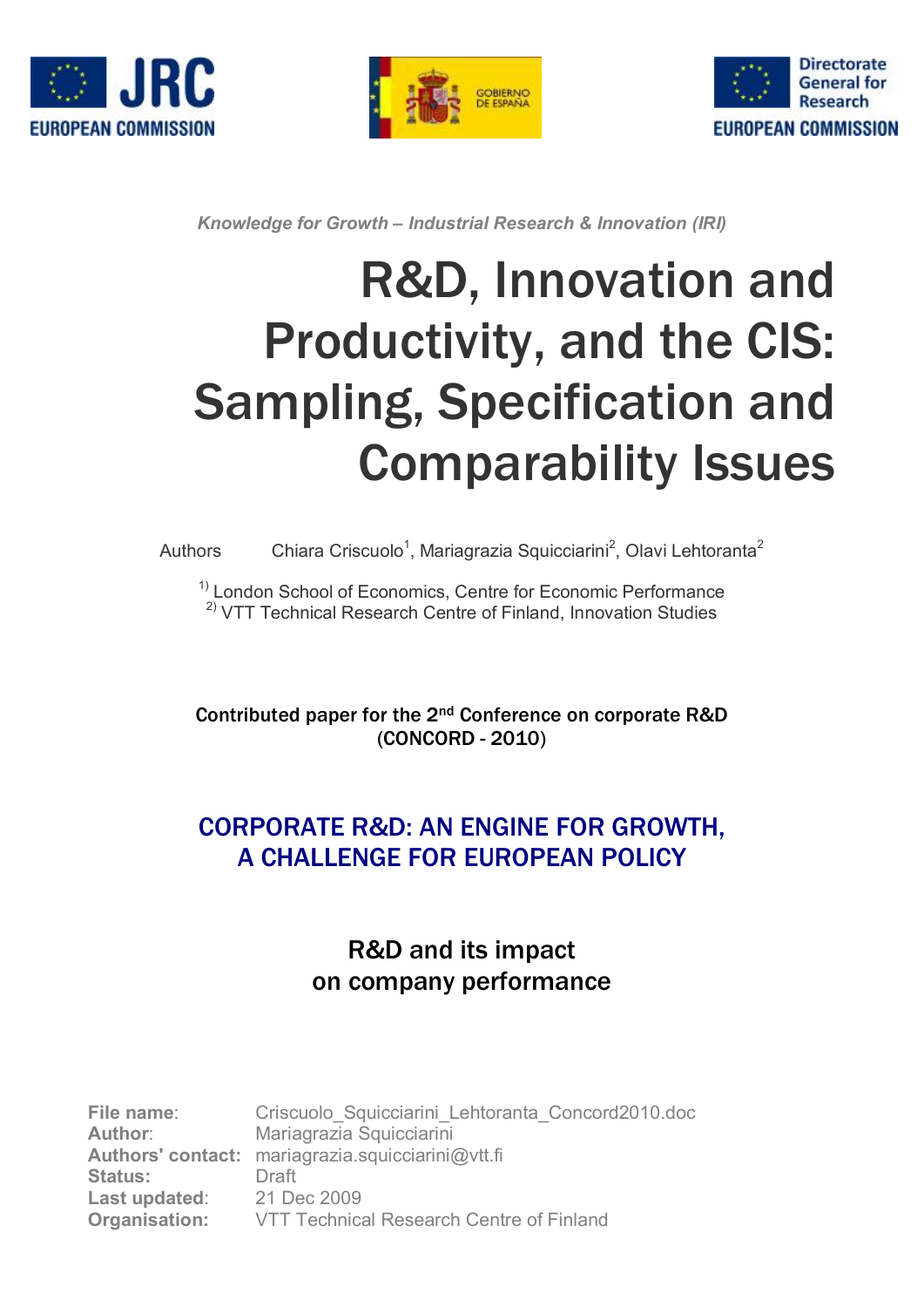## Abstract

We construct and estimate a modified version of the Crépon, Duguet and Mairesse (1998) model to investigate the links between R&D, innovation output and productivity. We propose a model specification that, among other features, aims to better capture the variance component of the cooperation and obstacles-to-innovation variables. Results based on Finnish CIS data support this alternative specification and highlight the role of process innovations. We also address comparability over time within the same country, by comparing Finnish CIS3 and CIS4 estimates. Despite CIS harmonization, both sample selection issues and nuances in the specification of the variables prove to have a profound effect on the results, and question the validity of this currently popular comparison exercises.

Key words: R&D, innovation, productivity, CIS, sample selection, comparability JEL classification: 031, L29, D24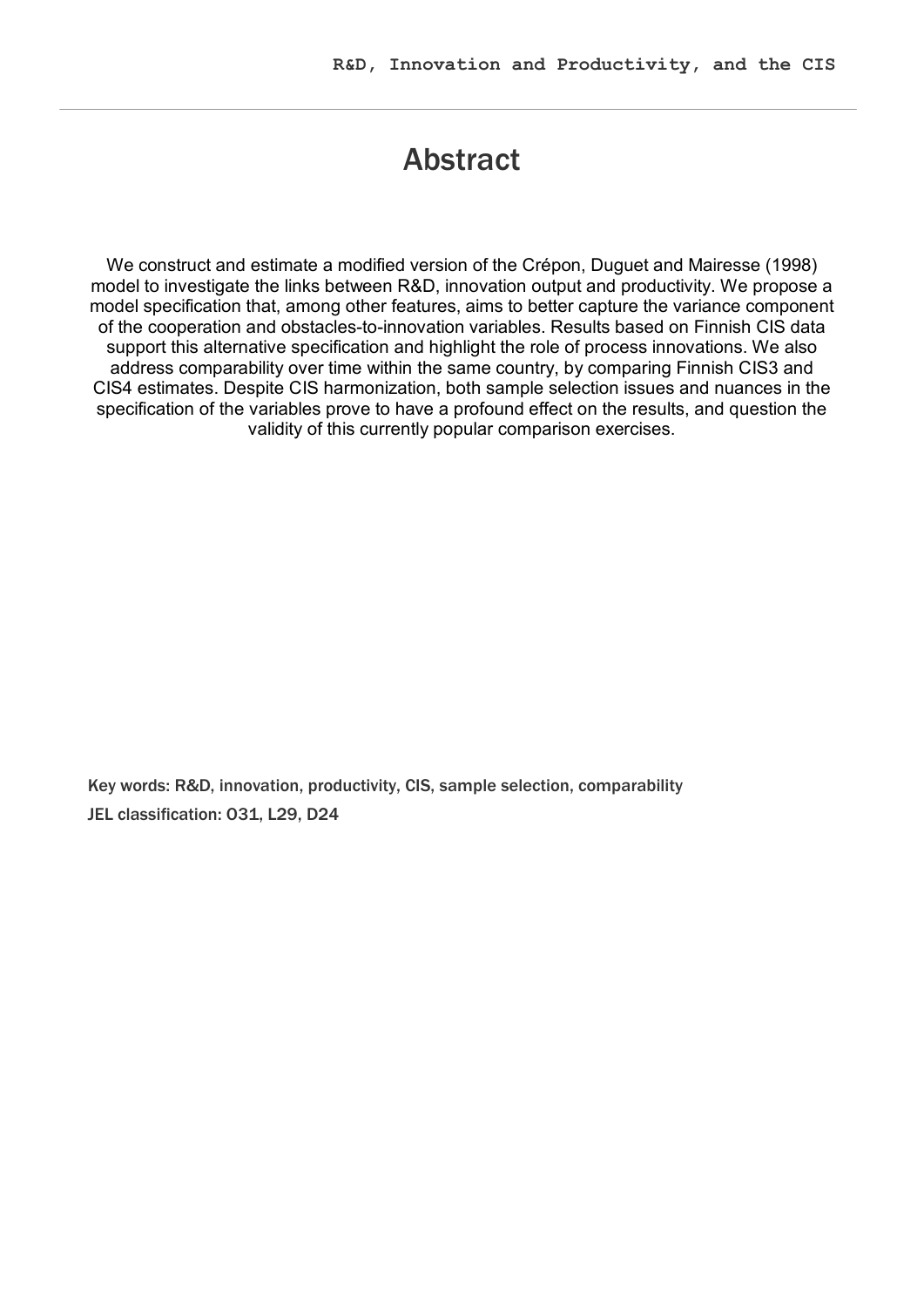# **TABLE OF CONTENTS**

| $2 -$ |  |
|-------|--|
|       |  |
| 2.1   |  |
| 2.2   |  |
| $3 -$ |  |
| 3.1   |  |
| 3.2   |  |
|       |  |
|       |  |
| $4 -$ |  |
| $5 -$ |  |
| $6 -$ |  |
| $7 -$ |  |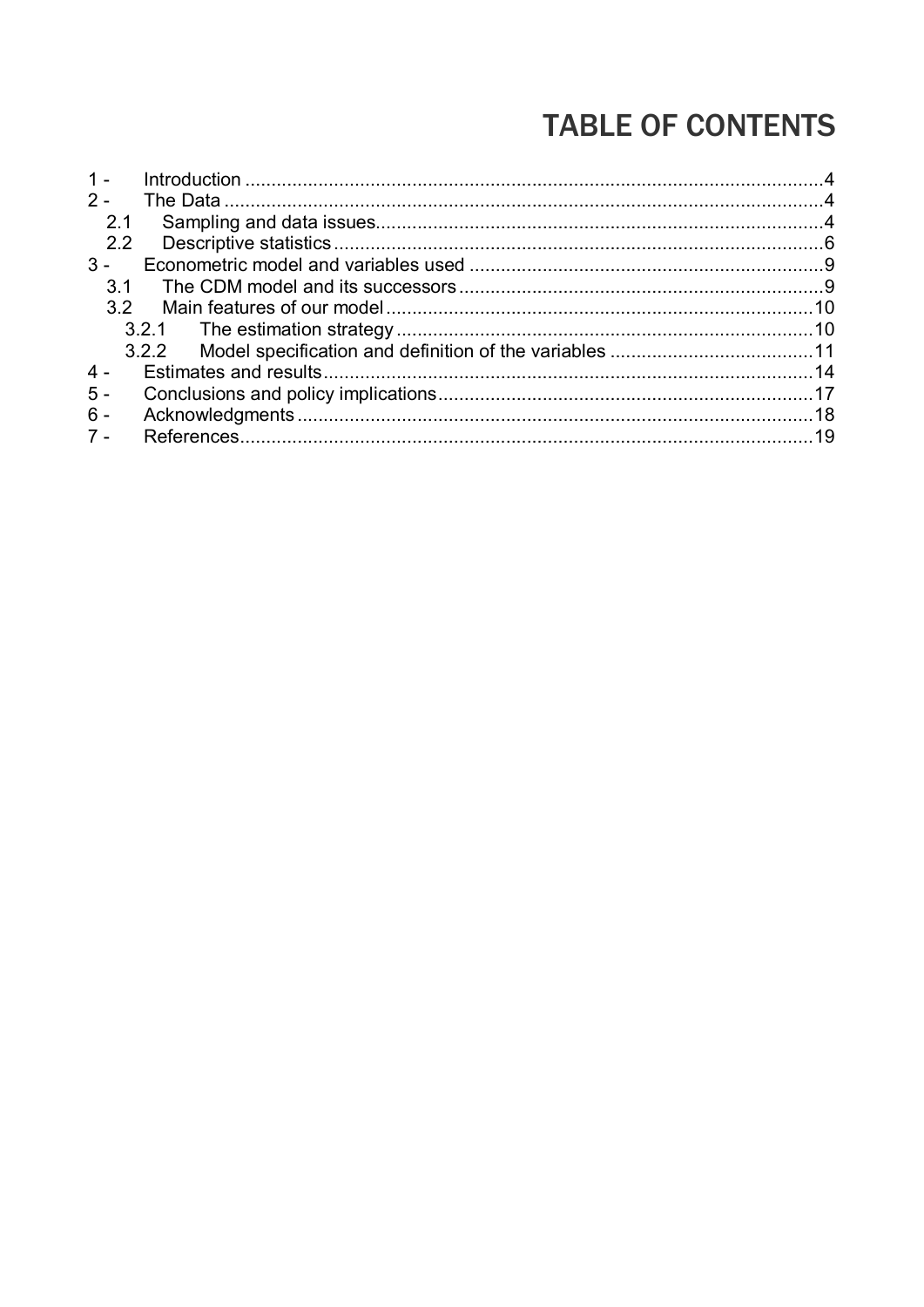## **1 Introduction**

Research and development (R&D) activities are believed to serve two main purposes. They enhance absorptive capacity (Cohen and Levinthal, 1989), thereby facilitating the imitation of others' discoveries (Griffith, Redding and Van Reenen, 2004) and the absorption of new technologies (Parisi, Schiantarelli and Sembenelli, 2006), and stimulate innovation. This indirectly affects productivity, as innovation effort significantly determines innovation output, and higher innovation output generally correlates positively with productivity (Crépon, Duguet and Mairesse, 1998; Griffith et al., 2006).

Since the pioneering work of Mansfield (1972) and Griliches (1979, 1992, 1998), the relationship between R&D, innovation output and productivity has been the focus of many microeconometric studies. Examples of early works are Odagiri (1984), Odagiri and Iwata (1986), Chakrabarti (1990), and Hall and Mairesse (1995). More recently, studies mainly exploiting data from the Community Innovation Survey (CIS) have contributed to verify the existence of, and to quantify, the link R&D investment - innovation output – productivity, to inform innovation policy. A large number of these studies rely on variants of the model first proposed by Crépon, Duguet and Mairesse (henceforth CDM) in 1998, including, among others, Lööf and Heshmati (2002), Griffith et al. (2006), Chudnovsky, López and Pupato (2006), and the OECD (2009).

The present paper contributes to this literature by addressing and providing empirical evidence on three features of CIS data-based CDM-type models. Firstly, we investigate whether and to what extent differences in the sampling frames within the same country, across different CIS waves, affect the estimates. Secondly, we investigate whether the use of variables aimed to exploit the richness of the information available in the CIS related to firms' cooperation and obstacles to innovation improves the fit of the model we propose. We find that it does improve the overall fit of the model, and that the estimates shed light on the type of hindering factors and collaborations that can affect R&D and innovation. Thirdly, by comparing Finnish CIS3 and CIS4 estimates, we verify the suitability of the new specification proposed and the robustness of the model.

The paper is organised as follows. Section 2 illustrates how the samples were constructed, and provides some descriptive statistics relating to the data used in the study and their sources. Section 3 outlines the econometric model, its main features, and its main differences with the original CDM model and variants of the CDM model in the literature. Section 4 presents the estimates and discusses the results. Section 5 concludes with a summary of the main findings of the analysis, and outlines possible implications for innovation policy.

## **2 The Data**

#### *2.1 Sampling and data issues*

The present study relies principally on data collected through the 3rd and 4th waves of the Finnish Community Innovation Survey. CIS3 data cover the period 1998–2000; CIS4 data refer to 2002–2004. Both CIS3 and CIS4 samples have been obtained through stratified simple random sampling, with census for firms with 100 or more employees in CIS3, and 250 or more employees in CIS4. The target population includes all firms active in Finland during the period considered whether individual enterprises or firms that are part of a group , with at least 10 employees, and active in NACE sectors C, D, E, 51, I, J, 72, 74.2, 74.3 . In both the CIS waves considered a firm is defined innovative if it has successfully introduced, has tried to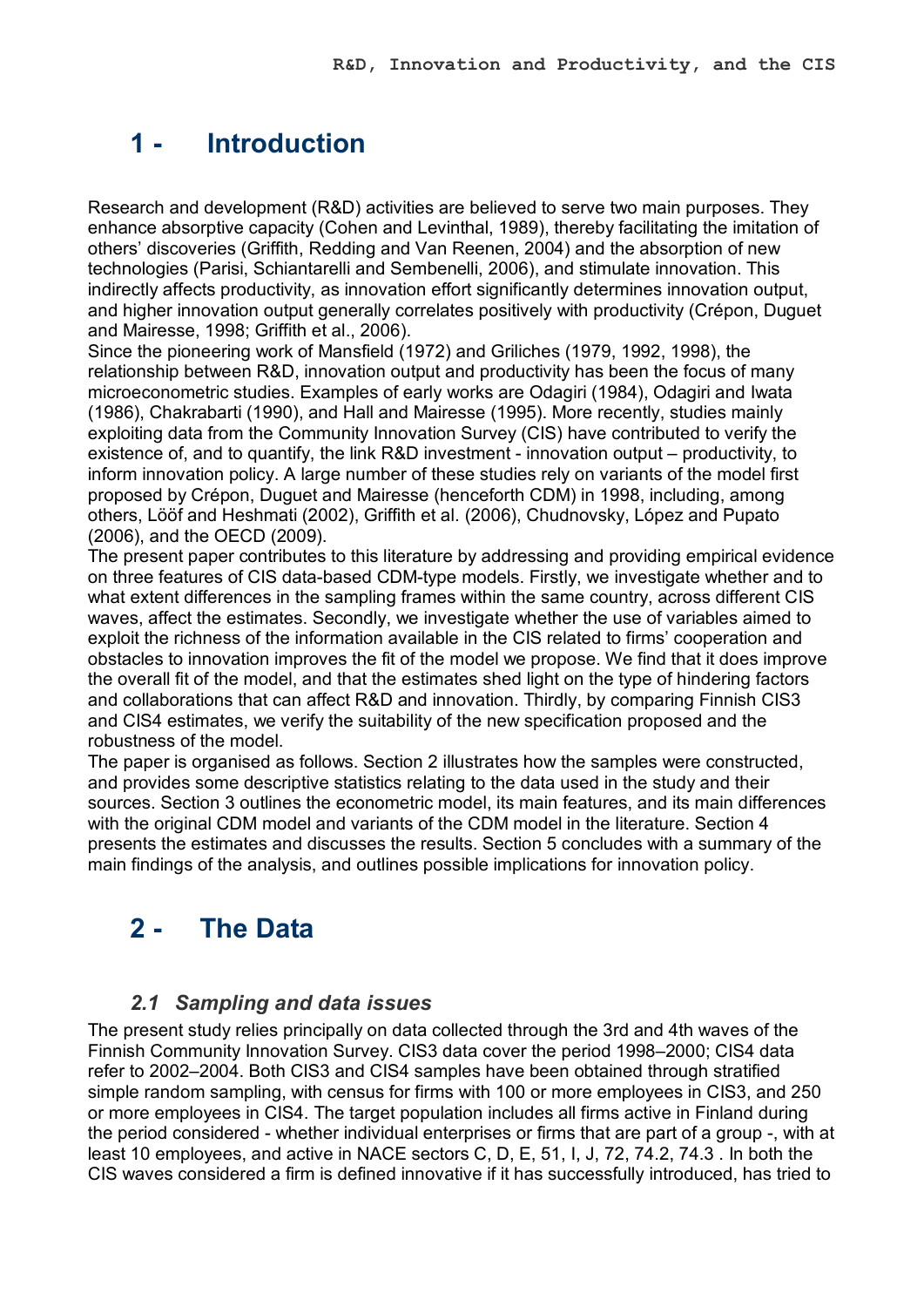introduce, or is in the process of introducing, a new or substantially improved product or process.

CIS surveys are always retrospective in nature, in that they ask for information on the innovative activities of firms in the previous three years. Only a portion of the information collected is quantitative, whereas most data are collected in the form of the respondents' subjective evaluation, expressed categorically on a Likert type scale.

In the case of Finland, CIS3 and CIS4 questionnaires are almost identical in terms of number and types of questions, with the exception of minor differences in the way some questions are formulated. Moreover, Finnish CIS3 and CIS4 questionnaires both contain "filter questions", i.e. questions that, if answered negatively – thus implying that the firm did not innovate during the period considered – allow respondents to skip the majority of the remaining questionnaire. This ultimately means that very little information can be gleaned about non-innovators and about their employment patterns, main industry, most important markets (e.g. domestic versus foreign), and obstacles to innovation. Such a feature of the CIS somewhat impinges upon the breadth and depth of the analysis that can be carried out. Information on non-innovators is in fact of particular relevance for econometric analysis: the more information that is available on non-innovators, the more precise will be the analysis of innovation determinants; and the better the understanding of differences between innovating and non-innovating firms, i.e. which firms are and which are not innovators.

Despite being very similar in most aspects, Finnish CIS3 and CIS4 differ in with respect to some important aspects. We highlight each in turn.

A first and important difference in the CIS3 and CIS4 samples is that, in addition to the stratified sample, CIS3 also includes a panel of firms known to be innovative on the basis of CIS2 or CIS2.5. This feature of CIS3 may determine a selection bias, and questions the representativeness of the sample. As innovative activities are persistent (Cefis, 2003), these firms are more likely to be innovators than their randomly selected counterparts. A second major difference between the Finnish CIS3 and CIS4 concerns how the data have been collected. CIS3 sampled firms were contacted via mail, whereas CIS4 firms received both hard copy (surface mail) and e-questionnaire forms.

A third main difference is that while response to CIS3 was voluntary, response to CIS4 was mandatory. Response rates were 50% for CIS3 and 74% for CIS4. This substantial increase in the CIS response rate (almost 50% more) can hence only partially – if at all – be attributed to the way in which firms were contacted and given the possibility to respond. The major factor driving the observed higher CIS4 response rate is most likely to be the fact that responding was compulsory. This shift from voluntary to mandatory response was possibly intended to minimise the possible self-selection biases characterising CIS respondents. As innovation is generally held to be a "good thing", innovative firms may have a greater incentive than non innovators to respond. This would ultimately result in innovators being over-represented in the respondents' samples, thus jeopardising the representativeness of CIS.

However, making response to the questionnaire mandatory, as in CIS4, seems not to have solved the problem. Finnish-based evidence suggests that, in the absence of a real enforcing or control mechanism, overall non-response rates remain very high. Moreover, the presence of filter questions - enabling firms to minimise their effort by responding they are not innovators may result in a major increase in both item error and non-response rates. Non-responses and "untrue" response behaviour might be a reflection of firms' attempts to protect strategic or sensitive information, or more simply of their unwillingness to respond. High non-response and item error may indeed be among the reasons why Statistics Finland decided to largely replace and impute Finnish innovation expenditure-related data, in both CIS3 and CIS4. In presence of outstanding differences, firm R&D expenditure figures have been in fact compared with and, when appropriate, replaced by those extracted from R&D surveys. Similarly, expenditurerelated figures like, e.g., those mirroring the acquisition of machinery and equipment for innovation activities, have been compared with and sometimes replaced by similar figures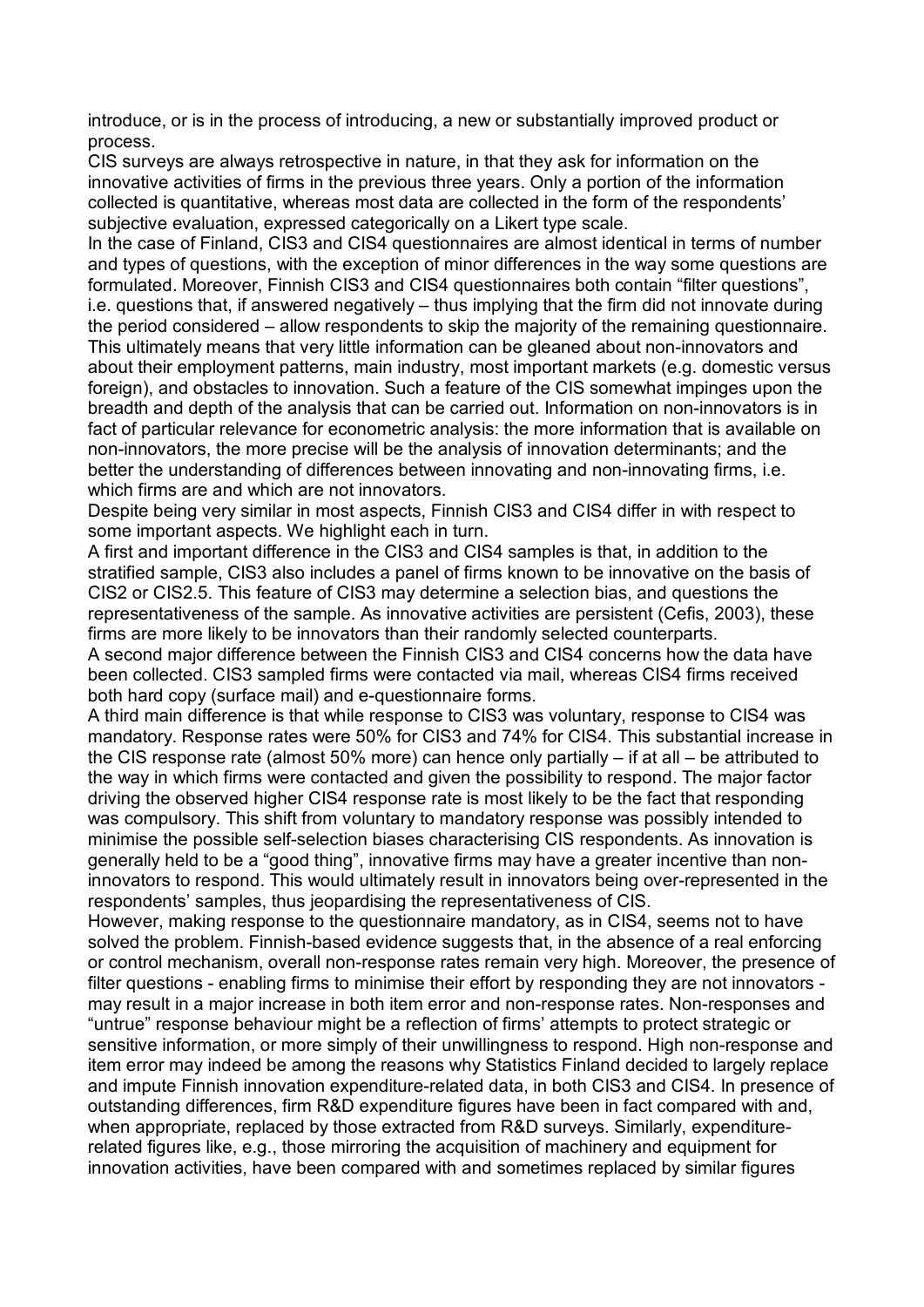contained in the Structural Business Statistics (SBS). Additional firm information has also been gathered from the SBS. This is the case, for instance, of CIS4 data related to firms' geographic market reach, i.e. whether national or international.

The presence of imputations and replacements, in addition to the other CIS features and differences mentioned above, indeed represent an additional source of concern in the present analysis, due to the biases they may introduce. Nevertheless, and despite the above considerations and concerns about the quality and reliability of CIS data, innovation surveys remain unique and useful tools for attempting to answer important policy relevant questions. We believe the gains that might be derived from relying on CIS data far outweigh the possible drawbacks associated to their use, since they contain innovationrelated information that cannot be found anywhere else. Moreover, there is no such a thing as perfect data, and in the case of CIS at least we know what to worry about, and may attempt to address possible biases.

#### *2.2 Descriptive statistics <sup>1</sup>*

Figure 1 and Table 1 show the composition of CIS3 and CIS4 samples, in terms of Small and Medium Sized Enterprises (SMEs) and large firms, as well as the composition of the sub sample of firms common to both CIS3 and CIS4. As can be seen, the total number of firms varies enormously between the two CIS waves, but the share of SME and large firms differ only marginally between the Finnish CIS3 and CIS4 samples.



#### **Figure 1:** Sample composition **Table 1:** Sample composition

| Samples' composition in %   |             |                |      |  |  |  |  |  |  |  |  |
|-----------------------------|-------------|----------------|------|--|--|--|--|--|--|--|--|
|                             | <b>SMEs</b> | Tot #<br>firms |      |  |  |  |  |  |  |  |  |
| CIS <sub>3</sub>            | 85.1        | 14.9           | 1616 |  |  |  |  |  |  |  |  |
| CIS4                        | 86.4        | 13.6           | 2257 |  |  |  |  |  |  |  |  |
| Common<br><b>CIS3&amp;4</b> | 76.9        | 23.1           | 529  |  |  |  |  |  |  |  |  |

Source: Authors' calculations using Statistics Finland data

Table 2 shows the composition of CIS3 and CIS4 samples in terms of high-tech and low tech manufacturing, and knowledge-intensive services sectors. Manufacturing, whether high- or lowtech, accounts for a bigger share of CIS3 firms compared to CIS4, whereas the opposite is true for the service sector.

<sup>1</sup>Descriptive statistics are based on the unweighted samples and, therefore, do not correspond to the official statistical estimates for Finland.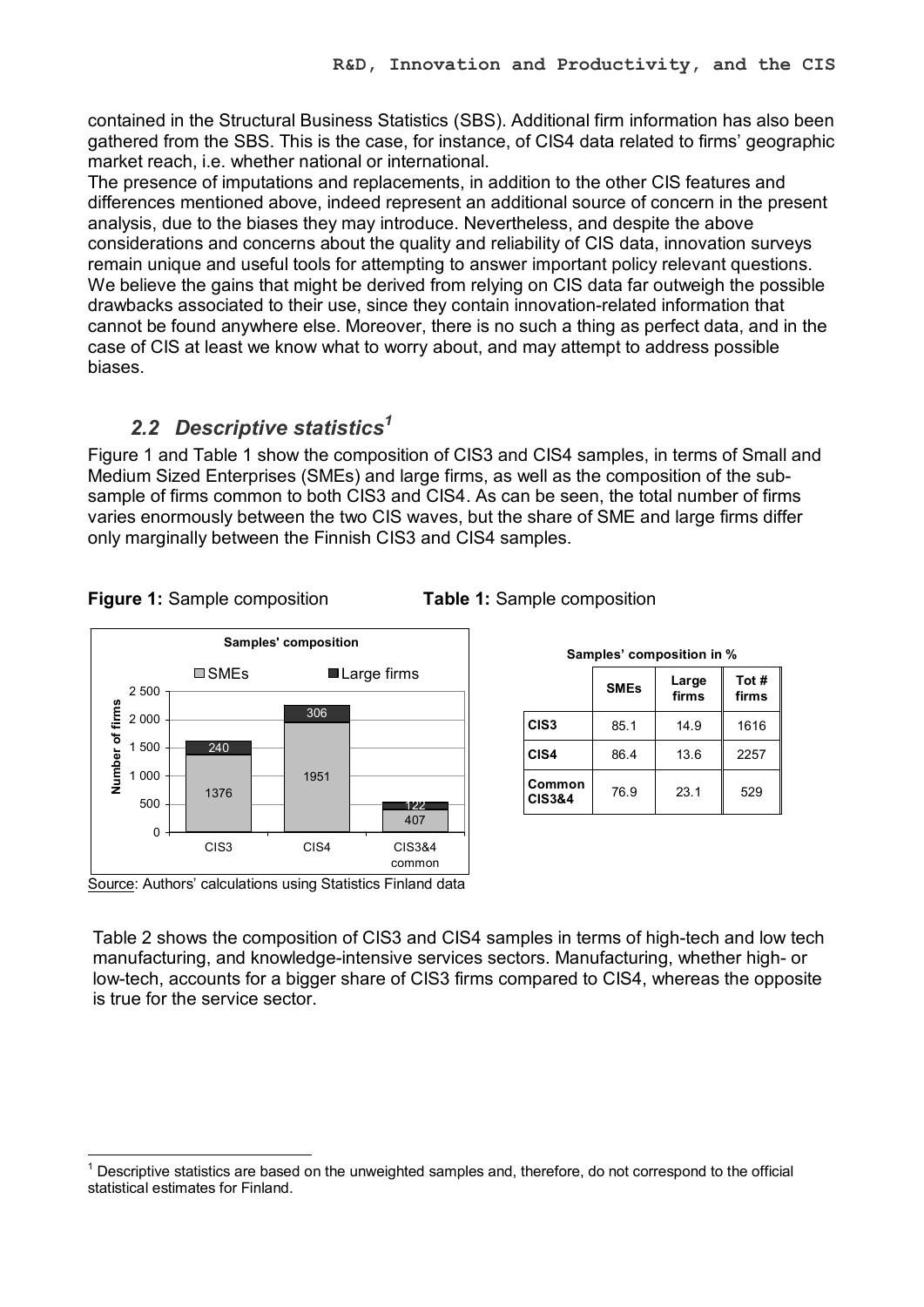|                              |                  |      | CIS3 and CIS4 full samples |      |                  |      | <b>Common CIS3&amp;4 sample</b> |       |              |  |
|------------------------------|------------------|------|----------------------------|------|------------------|------|---------------------------------|-------|--------------|--|
|                              | <b>SMEs</b>      |      | Large firms                |      | Total            |      | <b>SMEs</b>                     | Large | <b>Total</b> |  |
| Sector                       | CIS <sub>3</sub> | CIS4 | CIS <sub>3</sub>           | CIS4 | CIS <sub>3</sub> | CIS4 |                                 | firms |              |  |
| High-tech manufacturing      | 18.4             | 16.5 | 4.3                        | 3.0  | 22.6             | 19.5 | 21.8                            | 6.6   | 28.4         |  |
| Low-tech manufacturing       | 36.4             | 32.1 |                            | 5.0  | 42.0             | 37.1 | 37.9                            | 10.4  | 48.3         |  |
| Knowledge intensive services | 14.9             | 16.0 | 1.9                        | 2.1  | 16.8             | 18.1 | 9.3                             | 1.9   | 11.2         |  |
| <b>Other services</b>        | 15.5             | 21.8 | 3.0                        | 3.5  | 18.6             | 25.3 | 8.0 <sub>l</sub>                | 4.2   | 12.1         |  |
| Total                        | 85.1             | 86.4 | 14.9                       | 13.6 | 100              | 100  | 76.9                            | 23.1  | 100          |  |

**Table 2**: Sample composition: percentage of high and low tech firms, and knowledge intensive services $2$ 

Source: Authors' calculations using Statistics Finland data

As for firms' innovation patterns, Table 3 shows, for both CIS3 and CIS4, the percentage of firms: innovating over the period considered; introducing product and process innovations; developing technological innovations in-house; introducing "new-to-the-market" product innovations; investing in R&D over the period considered; investing in R&D on a continuous basis. Column 1 shows the percentage of the total number of firms. Columns 2 and 3 respectively, highlight how SMEs and large firms contribute to the overall share, while columns 4 and 5 indicate how the share in column 1 is subdivided between manufacturing and service sectors firms.

We can see that the share of innovating firms - whether in processes or products - decreases slightly  $(-2.8\%)^3$  from CIS3 to CIS4, and that a much lower share of CIS4 respondents  $(-9.6\%)$ has introduced "new-to-the-market" products than in CIS3. We also see that, compared to CIS3, CIS4 firms seem less keen on developing technological innovations in-house, and that the share of R&D performers decreases substantially: 50% in CIS3 versus 39.1% in CIS4.

|                                               |                            | CIS3 (total number of firms: 1617) |                      |              |             | CIS4 (total number of firms: 2258) |                   |                             |                 |            |  |  |
|-----------------------------------------------|----------------------------|------------------------------------|----------------------|--------------|-------------|------------------------------------|-------------------|-----------------------------|-----------------|------------|--|--|
|                                               |                            |                                    | of which [in %]      |              |             |                                    |                   |                             | of which [in %] |            |  |  |
| <b>Innovators</b>                             | 1.<br>As % of<br>all firms | 2.<br><b>SMEs</b>                  | 3.<br>Large<br>Firms | 4.<br>Manuf. | 5.<br>Serv. | 1.<br>As % of<br>all firms         | 2.<br><b>SMEs</b> | 3.<br>Large<br><b>Firms</b> | 4<br>Manuf.     | 5<br>Serv. |  |  |
| Product innovators                            | 44.9                       | 78.2                               | 21.8                 | 69.3         | 28.4        | 36.8                               | 79.0              | 21.0                        | 64.7            | 33.6       |  |  |
| Process innovators                            | 31.0                       | 74.3                               | 25.7                 | 73.1         | 23.2        | 35.7                               | 77.5              | 22.5                        | 60.4            | 36.4       |  |  |
| Product / process<br>innovators               | 50.8                       | 79.0                               | 21.0                 | 69.6         | 27.4        | 48.0                               | 80.1              | 19.9                        | 62.4            | 34.6       |  |  |
| Developing tech.<br>innovations in-house      | 37.1                       | 78.0                               | 22.0                 | 73.0         | 25.5        | 33.7                               | 79.6              | 20.4                        | 64.9            | 33.1       |  |  |
| Introducing "new-to-<br>market" product inno. | 35.9                       | 78.1                               | 21.9                 | 68.8         | 29.0        | 26.3                               | 78.3              | 21.7                        | 66.2            | 32.8       |  |  |
| R&D performers                                | 50.0                       | 77.1                               | 22.9                 | 72.0         | 24.8        | 39.1                               | 77.4              | 17.2                        | 68.6            | 28.5       |  |  |
| R&D performers on a<br>continuous basis       | 34.0                       | 70.5                               | 29.5                 | 74.9         | 22.4        | 26.9                               | 70.2              | 29.8                        | 71.9            | 26.3       |  |  |

**Table 3**: CIS3 and CIS4: Innovation patterns, by firms size and industry

Source: Authors' calculations using Statistics Finland data

 $2$  See Hatzichronoglou (1997) for the sector classifications.

 $3$  Differences are expressed simply as (CIS3 – CIS4) values.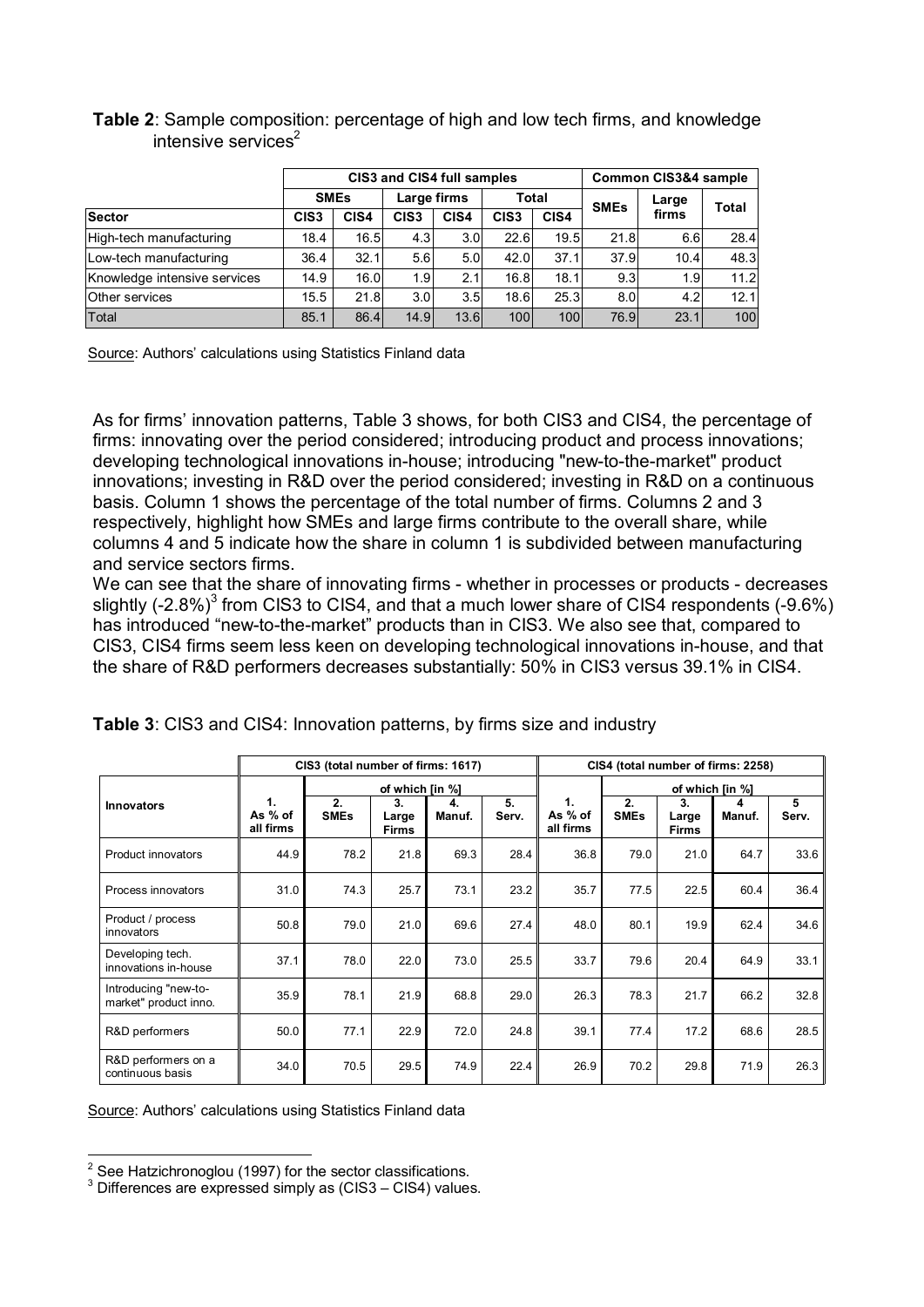Two additional features emerge when comparing CIS3 and CIS4 innovators' figures. Firstly, the proportions of innovators, in terms of SME and large firms, remain basically the same across the various categories. Secondly, there are big differences in terms of the contributions of the manufacturing and service sectors, with the latter playing a more important role in CIS4 than in CIS3.

Table 4 shows firms' innovation expenditure as share of total turnover, and its composition in terms of intramural versus extramural R&D spending, as well as acquisition of machinery and equipment and of external knowledge.

|                                                                                |              |             | CIS <sub>3</sub> |        |       |              |             | CIS4           |        |       |
|--------------------------------------------------------------------------------|--------------|-------------|------------------|--------|-------|--------------|-------------|----------------|--------|-------|
|                                                                                | All<br>firms | <b>SMEs</b> | Large<br>firms   | Manuf. | Serv. | All<br>firms | <b>SMEs</b> | Large<br>firms | Manuf. | Serv. |
| Total innovation expenditures [as % of total<br>turnover)]<br>of which [in %]: | 3.3          | 2.1         | 3.5              | 4.5    | 1.4   | 2.9          | 1.4         | 3.4            | 4.2    | 1.2   |
| - Intramural R&D                                                               | 60.3         | 61.3        | 60.2             | 58.6   | 78.1  | 67.1         | 45.4        | 70.0           | 72.2   | 39.8  |
| - Extramural R&D                                                               | 11.6         | 11.2        | 11.7             | 11.9   | 7.8   | 6.2          | 14.6        | 5.1            | 5.7    | 9.1   |
| - Acquisition of machinery, etc.                                               | 17.2         | 16.9        | 17.3             | 18.3   | 6.0   | 24.8         | 29.0        | 24.3           | 21.3   | 43.4  |
| - Acquisition of other external knowledge                                      | 14.9         | 10.6        | 15.4             | 15.9   | 8.1   | 1.2          | 11.0        | 0.8            | 1.0    | 7.6   |
| Share of turnover from product innovations<br>[as % of turnover]               | 10.5         | 9.8         | 14.4             | 11.1   | 10.2  | 4.2          | 4.0         | 5.6            | 4.5    | 4.2   |
| Share of turnover from new-to-market<br>product innovations [as % of turnover] | 6.9          | 6.5         | 9.3              | 7.3    | 6.7   | 3.2          | 3.1         | 4.0            | 3.5    | 3.1   |

| Table 4: CIS3 and CIS4 Innovation expenditures and turnover from innovation, by firm |  |  |
|--------------------------------------------------------------------------------------|--|--|
| size and industry                                                                    |  |  |

Source: Authors' calculations using Statistics Finland data

The lower percentage of total innovation expenditures observed in the case of CIS4 (-0.4%) seems mostly due to SME and the manufacturing sector investing less than in the CIS3 period. We can also see that, overall, CIS4 firms appear to be more inward looking than their CIS3 counterparts, when it comes to investing in R&D, and to be less keen on outsourcing R&D or acquiring external knowledge. The opposite is true for the acquisition of machinery and equipment, where expenditure increases substantially in CIS4.

With respect to the innovation-related output, a striking feature emerges: the share of turnover generated from product innovations plunges from 10.5% in CIS3 to 4.2% in CIS4. The results are similar for the introduction of products claimed by firms to be new to the market. About firms' degree of internationalisation, Table  $5<sup>4</sup>$  suggests CIS4 respondents to be indeed more international in terms of markets reached, than CIS3 respondents (featuring an 29.5% in absolute terms, which relative to CIS3 figure corresponds to a 102% increase), while the share of firms collaborating with foreign partners is broadly the same across both survey waves.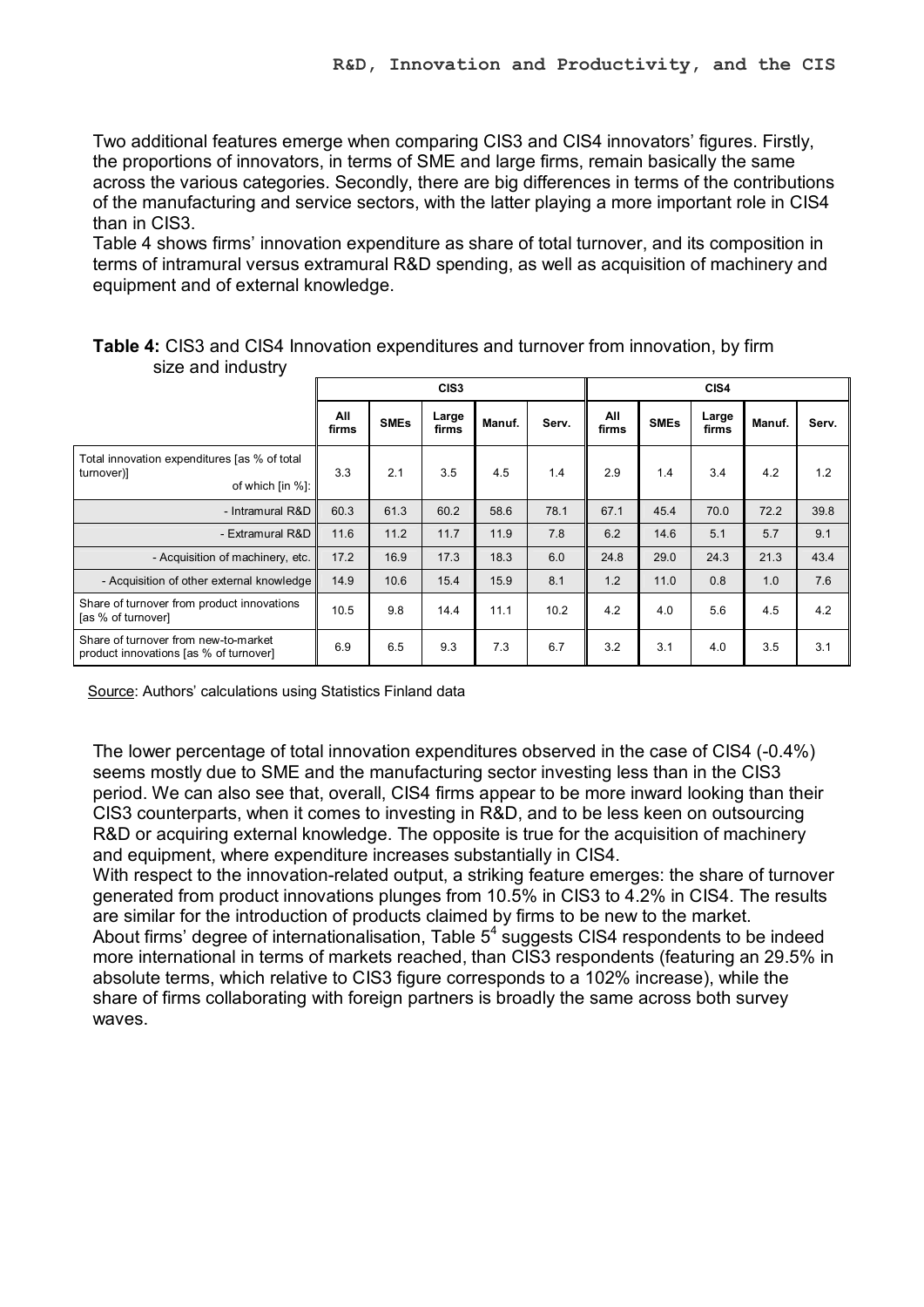|                                                                   |                            |                   | CIS3 (total number of firms: 1617) |              |             | CIS4 (total number of firms: 2258) |                   |                      |              |             |  |  |
|-------------------------------------------------------------------|----------------------------|-------------------|------------------------------------|--------------|-------------|------------------------------------|-------------------|----------------------|--------------|-------------|--|--|
|                                                                   |                            |                   | of which [in %]                    |              |             |                                    |                   | of which [in %]      |              |             |  |  |
|                                                                   | 1.<br>As % of<br>all firms | 2.<br><b>SMEs</b> | 3.<br>Large<br><b>Firms</b>        | 4.<br>Manuf. | 5.<br>Serv. | 1.<br>As % of all<br>firms         | 2.<br><b>SMEs</b> | 3.<br>Large<br>Firms | 4.<br>Manuf. | 5.<br>Serv. |  |  |
| Firms active on<br>international markets                          | 27.8                       | 74.4              | 25.6                               | 81.6         | 18.4        | 56.3                               | 83.3              | 16.7                 | 71.9         | 27.8        |  |  |
| Firms cooperating with<br>foreign partners                        | 21.2                       | 61.7              | 38.3                               | 74.6         | 21.9        | 20.9                               | 66.9              | 33.1                 | 72.0         | 25.4        |  |  |
| Firms collaborating in<br>innovation activities                   | 34.1                       | 70.7              | 29.3                               | 70.7         | 25.5        | 27.5                               | 72.9              | 27.1                 | 66.0         | 29.7        |  |  |
| Firms collaborating with<br>academia/HEIs/<br>research institutes | 25.2                       | 64.6              | 35.4                               | 73.7         | 22.1        | 23.3                               | 69.7              | 30.3                 | 68.8         | 27.0        |  |  |
| Firms that received<br>public financial support<br>for innovation | 32.7                       | 70.9              | 29.1                               | 76.6         | 20.2        | 21.6                               | 73.4              | 26.6                 | 78.3         | 18.9        |  |  |
| Firms applying for<br>patents                                     | 18.6                       | 67.3              | 32.7                               | 81.0         | 17.3        | 13.6                               | 62.5              | 37.5                 | 82.7         | 16.3        |  |  |

**Table 5**: Firms' collaboration, financial support, degree of internationalization, and patenting

Source: Authors' calculations using Statistics Finland data

CIS4 respondents are generally much less likely to have formal cooperation agreements for innovation projects than their CIS3 counterparts (-6.6%), although the share of firms cooperating with High Education Institutions (HEIs) and research centres is fairly stable. When we compare firms' degree of cooperation and internationalisation across the two surveys we find that CIS4 SMEs and the service sector are substantially more likely to cooperate and to be internationalised. The only countertendencies relate to the use of patents, which are generally decreasing from CIS3 to CIS4, both for SMEs and the service sector. Finally, financial support for innovative activities is much more important in CIS4 than CIS3, with 11.1% fewer firms receiving funding in years 2000-2002 - particularly SME and (slightly so) the services sector.

## **3 Econometric model and variables used**

#### *3.1 The CDM model and its successors*

Since the seminal paper of Griliches and Pakes (1984), full structural models have been used to address the relationship between innovation input, innovation output and productivity, using direct measures of innovative output obtained from innovation surveys. The underlying crucial assumption, first made in the CDM model, is that innovation inputs determine innovation outputs, and that innovation output in turn affects productivity.

In the CDM model the link between R&D, innovation output and labour productivity is formalised as a system of simultaneous equations. The structure of the model is recursive, and is estimated based on French CIS1 data using Asymptotic Least Squares (ALS). The first two equations describe the R&D investment decision. Firms decide whether and how much to invest in R&D: only if the net returns on this investment (which are not observable by the econometrician, but which are known to the firm) are positive, will firms actually record positive R&D expenditures. As it is restricted to successful innovators, this relationship is estimated using a generalised Tobit specification. The third equation is a knowledge production function,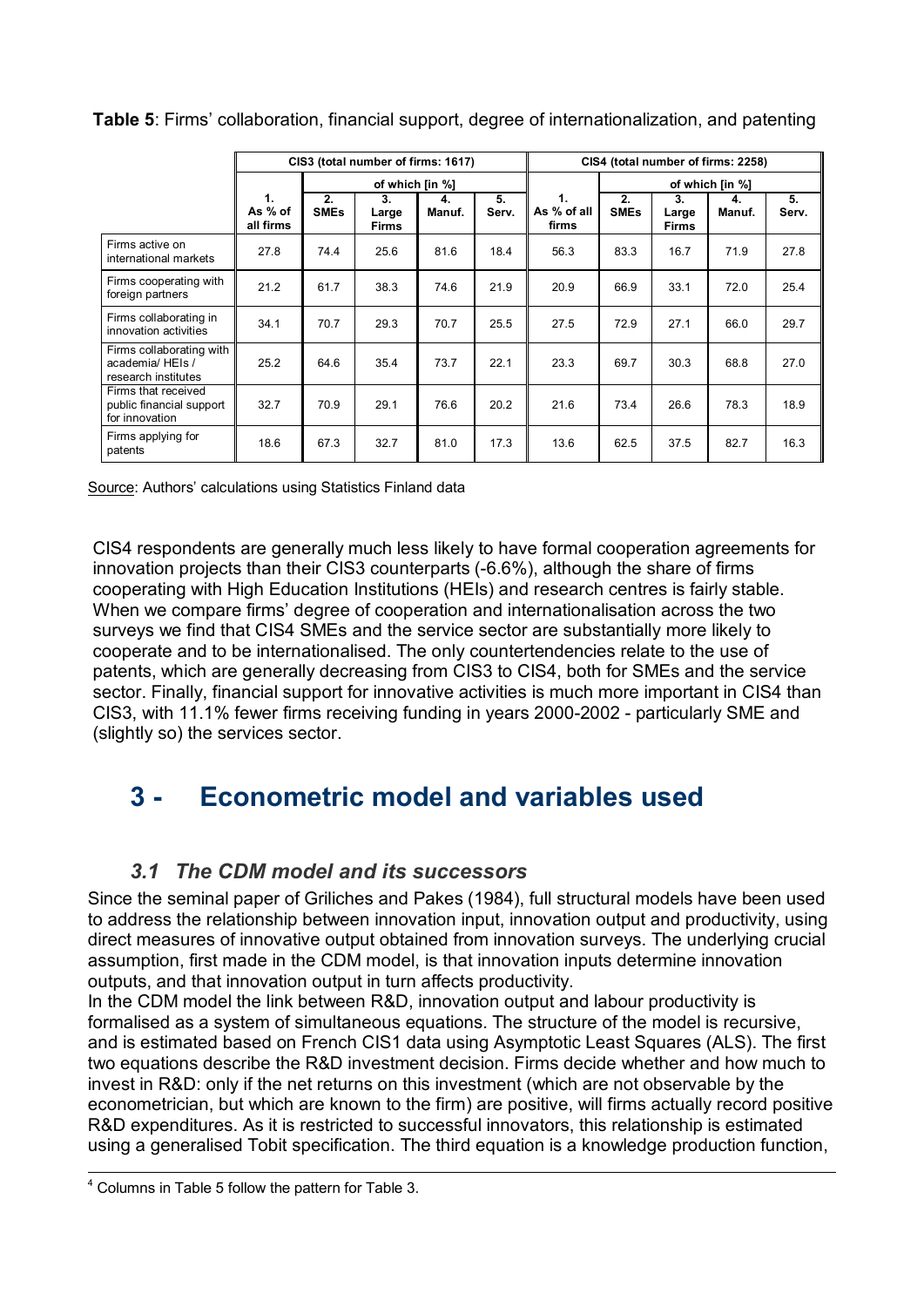which has two versions in the CDM model: in one innovation output is measured by the proportion of sales due to new and improved products; in the second innovation output is measured by patents. The fourth equation is an augmented Cobb-Douglas value-added production function. The latter two steps in the model are estimated for "innovative" firms only, i.e. firms that spend on R&D.

The CDM model corrects for two main problems normally affecting this type of analysis: selectivity and endogeneity. Selectivity means that only a subset of firms invests in R&D. Therefore, when the analysis is restricted to this non-random subset of "R&D spenders", it is necessary to correct for possible selection biases. Endogeneity implies that some of the explanatory variables and the dependent variables might be simultaneously determined in the model. For example, innovation inputs might be endogenous in the knowledge production function, because firms that are more likely to innovate successfully (in terms of output) might also be those that spend more on innovation. Likewise, innovation output might be endogenous in the output production function, either because of unobserved shocks, correlated with both total sales and the firm's innovative sales, or because of unobserved firm characteristics (e.g. management quality).

Janz, Lööf and Peters (2004) estimate a variant of the CDM model on pooled firm level data from the CIS3 of Sweden and Germany. This allows them to test for the equality of the model parameters across these two countries. As in the CDM model, the estimates rely on innovative firms only, but, rather than using just R&D expenditure, they use all innovation related expenditures as inputs in the knowledge production function. While allowing for possible feedback effects of productivity on innovation output, Janz, Lööf and Peters do not assume a fully recursive model.

Griffith, Huergo, Mairesse and Peters (2006) apply another variant of the CDM model to data from CIS3 (1998-2000) for France, Germany, Spain and the UK. In contrast to CDM, they estimate the model on all firms in the manufacturing sector, as they believe that firms reporting zero R&D may still have positive knowledge outputs. The underlying assumption here is that the relationship between innovation inputs and innovation outputs is the same for firms that report positive R&D and firms that report zero R&D. The model is estimated separately for each country and, therefore, coefficients are allowed to vary across countries, and their equality across countries cannot be tested.

The OECD Innovation Microdata Project (2009) – in which the authors participated – includes a cross-country CDM-type analysis based on data from CIS4 for the EU countries and data for New Zealand, Australia, Canada, Korea and Brazil, where innovation surveys are formulated in a similar but not fully harmonized way. This very broad geographical coverage has some drawbacks in terms of the richness of the final specification of the model, because it constrains the regressors and controls that can be used. In fact, the variables included in the model constitute a minimum, common denominator set of variables chosen in order that the same model can be applied to all countries. Moreover, due to confidentiality issues, the data were not pooled, thus making it impossible to test the equality of the model coefficients across participating countries.

#### *3.2 Main features of our model*

#### **3.2.1 The estimation strategy**

The first step in our model is to estimate the determinants of the probability to invest in innovation, and the amount being invested. In contrast to the original CDM and to Griffith et al.'s (2006) models, we use firms' total innovation expenditure as the innovation input. We do so in the belief that R&D basically mirrors formal innovation activity only, and relying solely on firms with positive R&D expenditures might introduce an additional selection bias. Smaller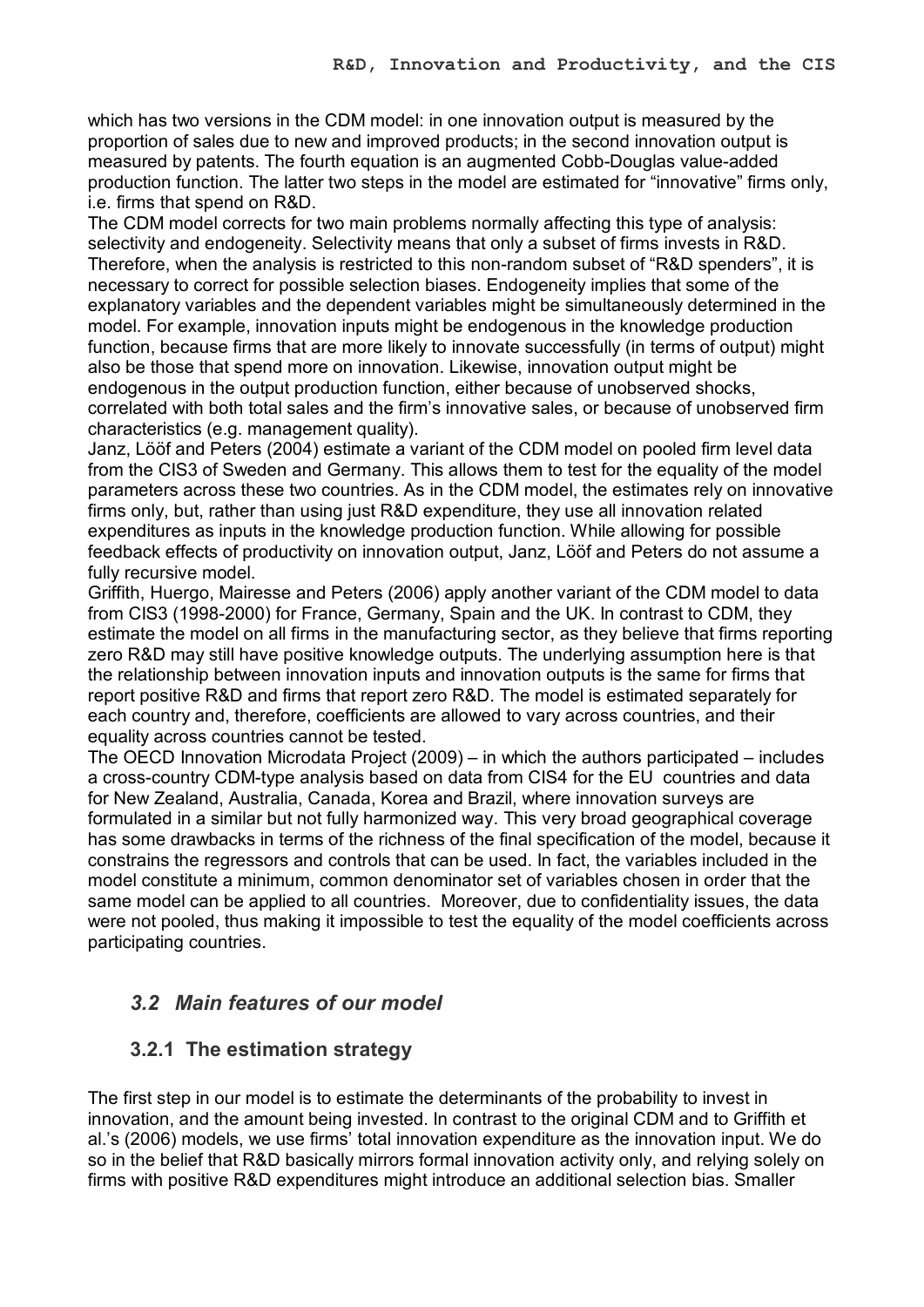firms that conduct their innovative activities more informally could in fact register zero R&D expenditures, but still invest in innovation. In the second step we estimate the model only for innovative firms, defined as firms with positive innovation expenditure and positive innovative sales, and not on all firms, as Griffith et al. (2006) instead do. We are motivated by the belief that holding the underlying relationship between innovation input and output to be the same for all firms, whether innovative or not, is too strong an assumption.

Finally, and similarly to OECD (2009), the third step in our model estimates the elasticity of productivity with respect to product innovation, but only for innovative firms. While acknowledging the importance of process innovation which was absent from the original CDM model, but included in Griffith et al.'s model - we do not to have a separate innovation output equation for process innovations. We prefer to include process innovation as an additional control, in both the product innovation function and the productivity equation, as we believe that the two phenomena are highly interlinked.

We estimate the innovation investment and innovation output equations simultaneously, using a two step limited information maximum likelihood method. Following CDM, we allow for the endogeneity of both input and output of the innovation process, but –unlike Janz, Lööf and Peters (2004) - we do not allow for potential feedback effects of productivity on innovation output. Finally, to avoid the possible biases that may arise when using data coming from different sources, as in the OECD model, we use only the variables available in the innovation surveys. This choice, which is the same made by the OECD (2009), if on the one hand minimises the possible sources of bias, on the other hand leads us to using a very simple productivity measure, namely the log of sales per employee.

#### **3.2.2 Model specification and definition of the variables**

Similar to CDM, we use a three-stage four-equation model. The first stage explains the firm's decision to engage (or not) in innovation activities, and the amount of innovation expenditure chosen. It comprises two equations and is estimated using a generalised Tobit model (Heckman, 1979). The first equation accounts for firms' innovative efforts (innov\*) and can be formally written as follows:

#### *Innovi\*=X'1ib+u<sup>i</sup>*

where subscript *i* indicates firms; *X* is a vector of regressors that we describe below and *u* is the error term that we assume is normally distributed. As firms will innovate only if the net gains from this activity are positive, we observe the discrete event of whether firm *i* is innovative or not, rather than observing the latent variable Innov\*. Therefore, the first equation models the probability that the firm is innovative using a probit model:

#### *Prob(Innovi=1)=Pr(Innovi\*>0)= Pr(ui >X'1ib)*

*X'<sup>1</sup>* is a vector of variables affecting the innovation investment decision and includes: size of the firm, measured as log employment ("LEMP"); a dummy for whether the firm is part of a group or not ("GROUP"); a dummy for whether the firm serves foreign markets or not ("FOR MKT"), as well as industry dummies. The  $X'_1$  vector also includes a set of variables used to capture the intensity of the obstacles firms may face when innovating. These are knowledge, costs and market-related obstacles. Unlike the OECD model, the obstacle related variables are specified here as variables taking values between 0 and 1. "HACOST" accounts for the intensity of cost-related obstacles; "HAKNOW" for intensity of knowledge-related problems; and "HAMARKET" for the market-related hampering factors. The obstacle variables are built from summing the responses to the three questions composing each of the obstacle variables. More precisely, we translate the original Likert scale answers into values from 1 to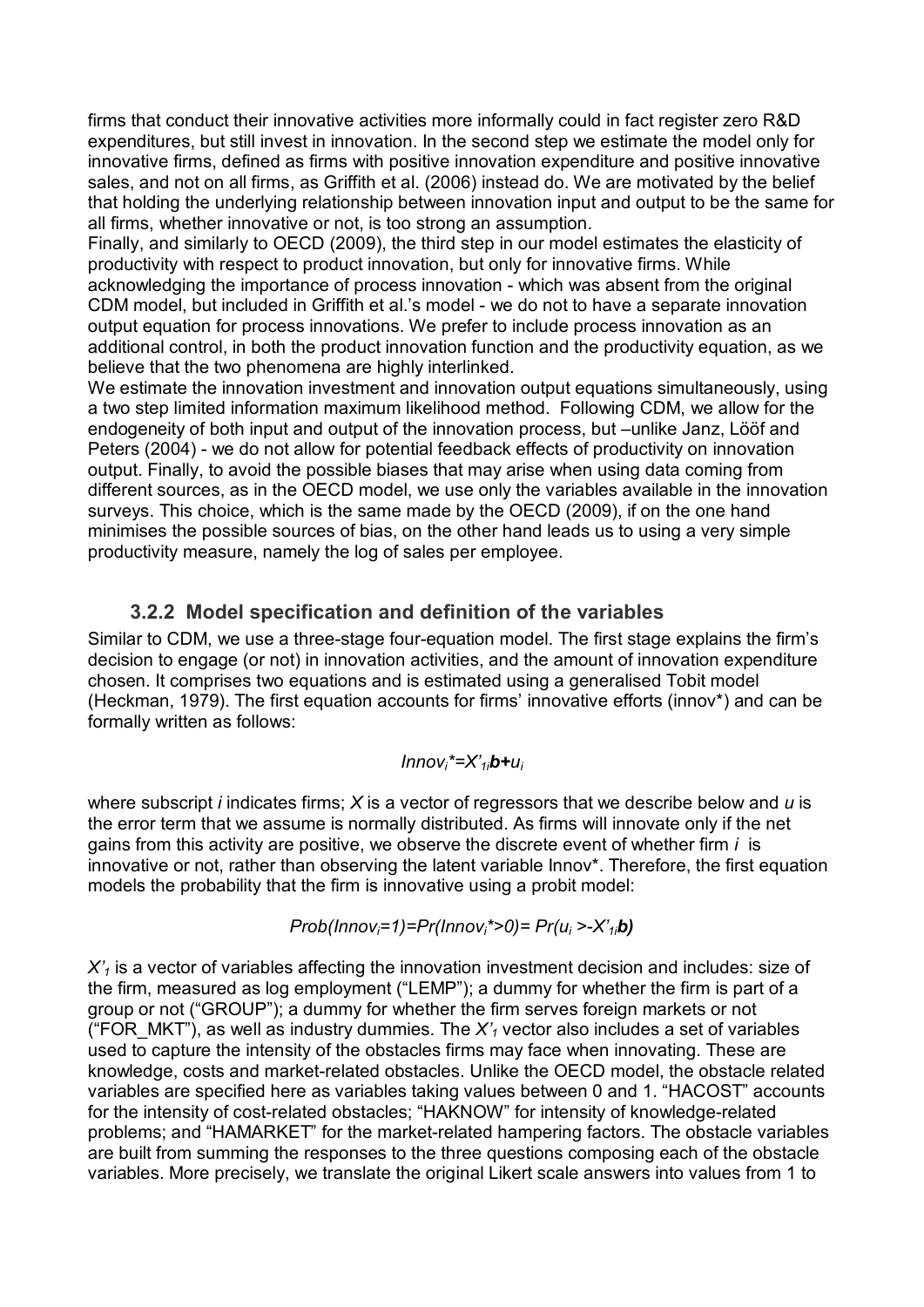3, depending on whether the problem is rated respectively "low", "medium", or "high". Zero values are attributed in the case a firm declares not to have experienced the problem. The figures thus obtained for each problem-related question are added together, to produce a figure in the zero to 9 range (i.e. three questions, each with values from zero to 3). This figure is then divided by 9, i.e. the maximum possible value, to normalise the variable. Lastly, a variable called "OBS" constructed as: OBS = ("HACOST"+ "HAKNOW"+"HAMARKET")/3 summarises the overall intensity of all the obstacles. The choice of the covariates used in this equation is mainly dictated by the limited availability of information for non-innovative firms. Conditional on the firm being innovative, we observe a firm's innovation investment intensity to be:

| $InnExp = X'_2 d + e_i$ | $Innov=1$ | and |
|-------------------------|-----------|-----|
| $InnExp = 0$            | Innov=0   |     |

The second equation in the first stage is an innovation expenditure equation, where the dependent variable is innovation expenditure per employee. The equation estimates the role of exogenous covariates on the amount of innovation expenditure. We assume the error terms *u* and *e* to be jointly normally distributed, with mean zero and covariance *rho*, and estimate the two equations as a generalized Tobit equation, by maximum likelihood. Relative to the first equation, we use additional regressors. In particular, we include a dummy accounting for whether the firm cooperates or not ("COOP") and a set of four variables accounting for the various types of cooperation, their intensity and their geographical reach. The dummy "COOP" takes the value 1 if firms have any kind of collaboration whatsoever, i.e. if they answered yes to at least one of the collaboration-related questions. "COOP\_own\_chain" takes positive values<sup>5</sup> if the firm responds as cooperating internally (i.e. with other branches/units of the same enterprise), and/or with suppliers and clients, and zero otherwise. Similarly, the variable "COOP\_out\_private", accounts for the firm's collaboration in innovative activities with competitors and consultants. Finally "COOP\_out\_public" captures the firm's degree of collaboration with HEIs and universities, as well as research centres.<sup>6</sup> The cooperation-related variables are constructed in such a way as to capture whether the firms is inward-looking  $-$  i.e. it mainly relies on its "own chain" when innovating, or outward looking implying that it seeks the support of external partners, both private and public institutions. In addition, the variable "COOP intern" accounts for the degree of internationalisation in firms' collaborations. It is constructed as a ratio in which the numerator is the number of international collaboration-related items that firms ticked in the questionnaire, and the denominator is the numerator plus the number of all national collaboration-related items ticked.<sup>7</sup> A crucial assumption in identifying the parameters of interest is the existence of exclusion restrictions, i.e. variables affecting the decision to invest in innovation, but not the intensity of the innovation effort. Our exclusion restrictions are firm size and obstacles to innovation. The idea is that, while it is well known (Schumpeter, 1942; Cohen and Klepper 1992; and Klette and Kortum, 2004) that larger firms are more likely to invest in innovation, innovation investment intensity - measured as the ratio of total innovation expenditure per employee - is already scaled and therefore less likely to be correlated to size.<sup>8</sup> Moreover, we believe that the obstacles to innovation that firms may encounter would condition their decisions about whether or not to innovate, but not about how much to invest in innovation.

<sup>&</sup>lt;sup>5</sup> Between 1 and 12. Firms were given the possibility to tick all 12 boxes related to the specific type of cooperation considered. In turn, each type of collaboration, i.e. within own firm, with suppliers, and with clients, was subdivided into 4 regions, depending upon the geographic level of the collaboration: national, within Europe, with the USA, with the rest of the world.

<sup>&</sup>lt;sup>6</sup> "COOP out\_private" and "COOP\_out\_public" values range between 0 and 18, as they are based on two questions each and are related to four regions, as in the case of "COOP\_own\_chain".

If none of these boxes were ticked, the variable takes zero value.

<sup>&</sup>lt;sup>8</sup> Griffith et al. (2006) find that size is insignificant when included in the investment intensity equation.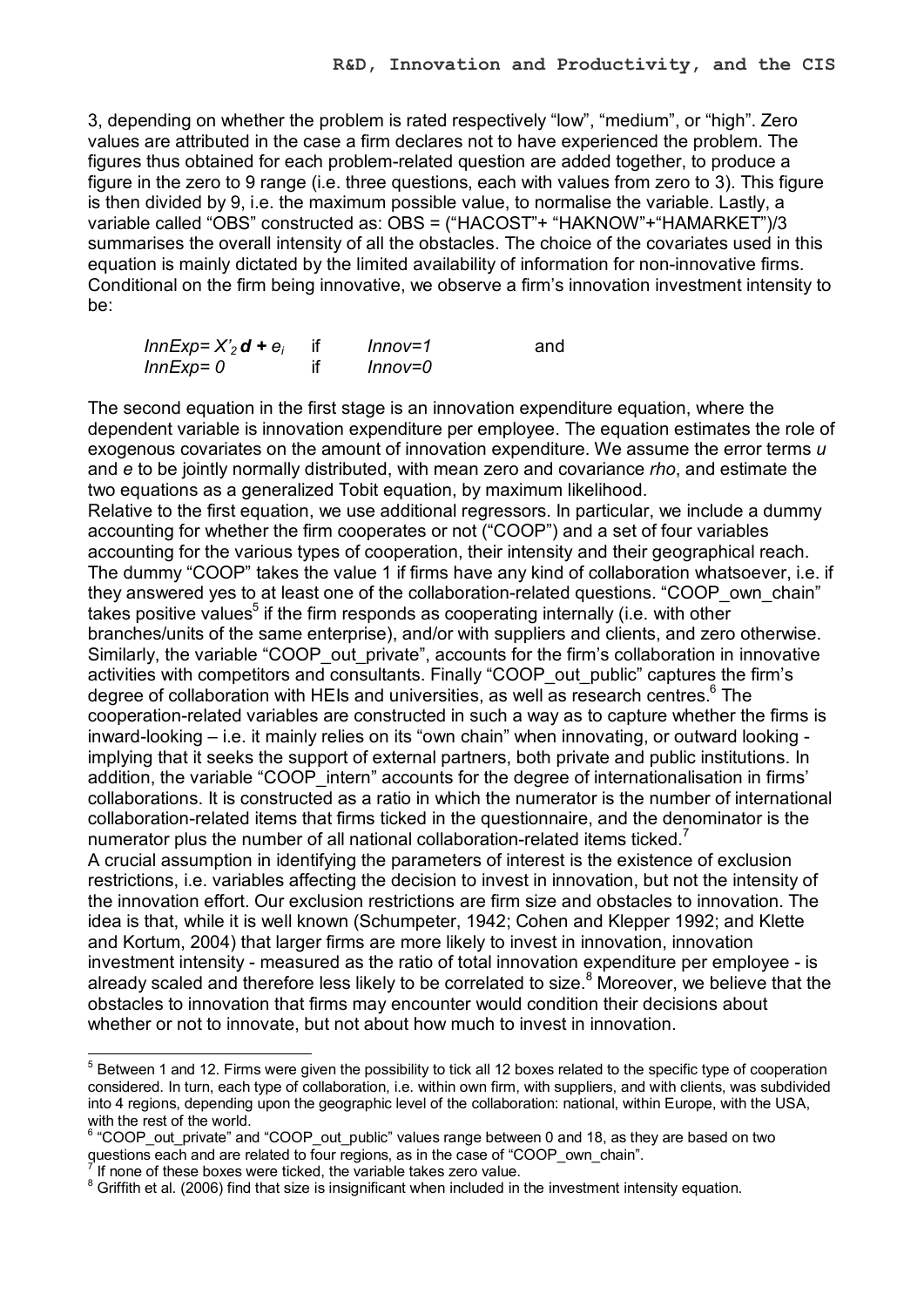Finally, from this first step we estimated the inverse Mills ratio, to be used as an additional regressor in the second and third steps of the model, to control for selectivity. Also, we predict innovation expenditure.

In the second step of the model, we estimate a knowledge production function where the dependent variable, log innovative sales per employee, depends on: the intensity of investment in innovation ("LISPE"); firm size; whether or not the firm is part of a group; a dummy accounting for whether or not the firm has carried out process innovation ("PROCESS"); the cooperation variables, as described above; the industry dummies, and dummies for the obstacles to innovation-related regressors. Since we estimate the model for innovative firms only, we include the Mills ratio estimated in the first stage to correct for selectivity. We also present the results where, in addition to selectivity, we control for potential endogeneity of innovation expenditure in the knowledge production function. Endogeneity might arise because of unobserved heterogeneity or because of omitted variables, i.e. factors that we do not control for but that can influence firms' innovation output and are likely to affect innovation inputs (e.g. positive temporary shocks; unobserved managerial ability, etc.). Endogeneity might also arise because of "simultaneity", as the innovation surveys ask for innovation inputs and outputs related to the same years. The way we chose to proceed is to use predicted rather than actual innovation expenditure in the knowledge production function. The identification restriction here is that public financial support only affects innovation outcome through increased innovation investment and, similarly, that – once we condition for the cooperation activity of the firm – serving foreign markets only affects innovation output through increased innovation expenditure.  $9$  Formally, the innovation outcome equation can be written as:

#### *Innov output=*  $X'_3$  *g +*  $v_i$

*Innov output* is measured as log innovative sales per employee and the vector of covariates *X'<sup>3</sup>* contains the variables mentioned above, plus the actual log innovation expenditure per employee ("LRTOTPE"). When correcting for potential endogeneity, we use predicted values. In the third and last stage of the model we estimate the innovation output productivity link using an augmented Cobb-Douglas production function.

#### *Ln(sales per employee)= X'<sup>4</sup> p + v<sup>i</sup>*

The dependent variable is log sales per employee ("LLPPE"). The right hand side variables include: firm size; the group dummy, the innovation process dummy; the Mills ratio to correct for selectivity; and log innovative sales per employee. The output production function is estimated using Instrumental Variables 2-Stage Least Squares (IV 2SLS), to account for the potential endogeneity of log innovative sales per employee.

Since in the last two stages of the model we use predicted values (Mills ratio and predicted innovation input), we need to correct for standard errors and account for this feature in the model. We do so by bootstrapping standard errors in the innovation and the output production functions.<sup>10</sup>

<sup>&</sup>lt;sup>9</sup> The latter is a very strong assumption since we are not allowing international technology transfer to have any other potential roles than those resulting from formal cooperation agreements.

 $10$  Note that bootstrapping takes account of both selectivity and endogeneity, but is not derived from the statistical properties of our model. An alternative way of correcting for standard errors is proposed by Lewbel (2005). Conversely, CDM estimated errors are corrected for selectivity and endogeneity since they are estimated using ALS.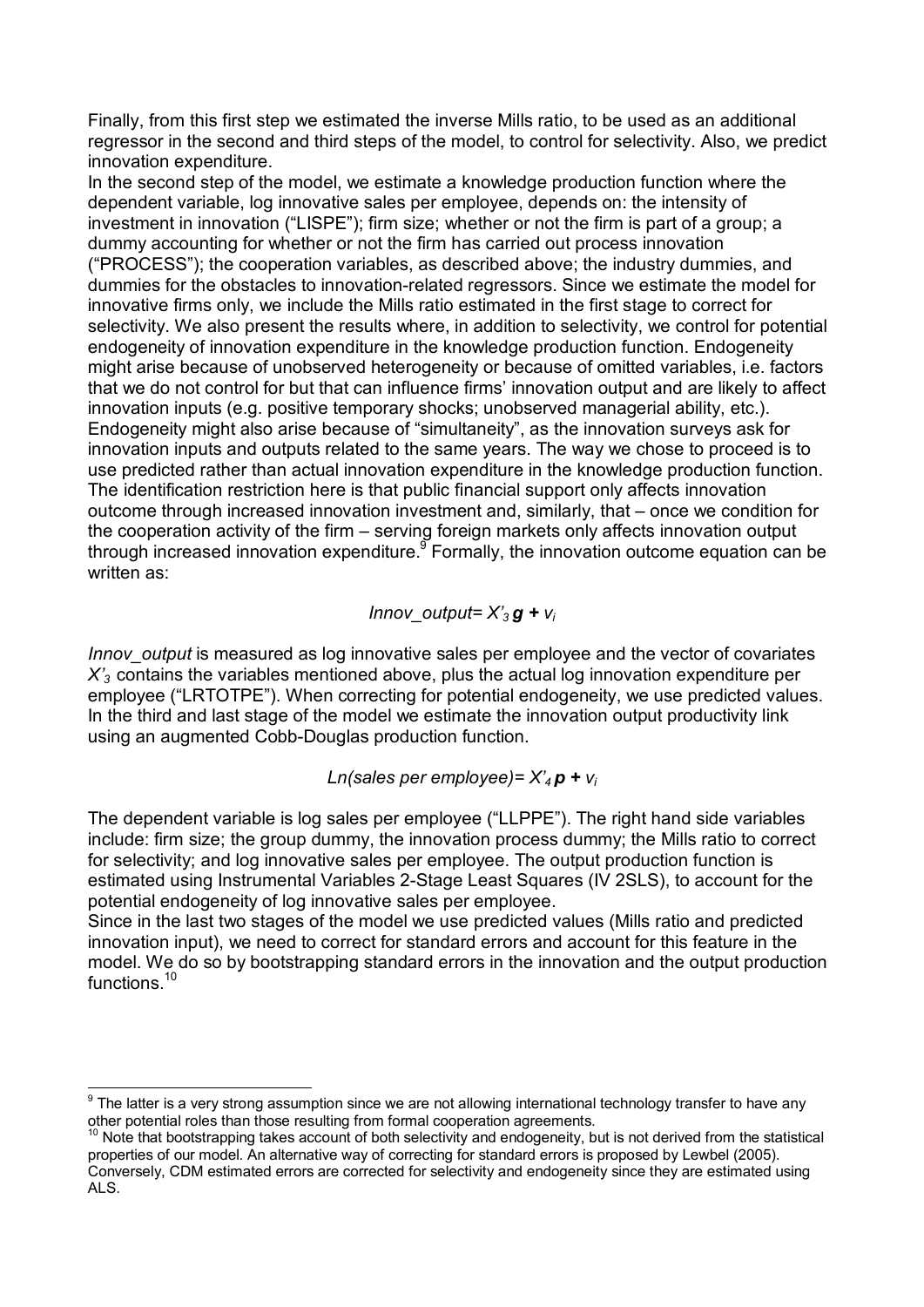## **4 Estimates and results**

Here, we estimate the model described above, separately for the Finnish CIS3 and CIS4 data. The aim is to verify the link between R&D, innovation output and productivity, and also to see how results differ within the same country, depending upon how the samples have been built. Before presenting the estimates and discussing the results, we provide two more tables (Tables 6 and 7) showing the means and standard deviations of the variables used in the model for CIS3 and CIS4, and for the sample of firms common to both. These figures are meant to make some of the features discussed in section 2.1 numerically explicit, and will help the interpretation and discussion of the estimates shown in Table 8.

| Variable        | $CIS3$ µ | $CIS3 \sigma$ | $CIS4$ µ | $CIS4 \sigma$ | $(CIS3 \mu - CIS4 \mu)^*100$<br>$CIS3\mu$ |
|-----------------|----------|---------------|----------|---------------|-------------------------------------------|
| COOP            | 0.34     | 0.47          | 0.27     | 0.45          | $-19.57$                                  |
| COOP_inside     | 1.15     | 2.23          | 1.13     | 2.21          | $-1.52$                                   |
| COOP intern     | 0.04     | 0.10          | 0.04     | 0.11          | 8.68                                      |
| COOP outpri     | 0.56     | 1.31          | 0.61     | 1.23          | 7.81                                      |
| COOP_outpub     | 0.48     | 1.02          | 0.49     | 1.00          | 1.45                                      |
| <b>FINSUP</b>   | 0.31     | 0.46          | 0.22     | 0.41          | $-31.34$                                  |
| <b>GROUP</b>    | 0.51     | 0.50          | 0.55     | 0.50          | 7.55                                      |
| <b>HACOST</b>   | 0.29     | 0.29          | 0.29     | 0.29          | $-1.16$                                   |
| <b>HAKNOW</b>   | 0.29     | 0.27          | 0.32     | 0.26          | 9.64                                      |
| <b>HAMARKET</b> | 0.24     | 0.24          | 0.33     | 0.26          | 38.31                                     |
| <b>HATOT</b>    | 0.27     | 0.24          | 0.31     | 0.24          | 14.15                                     |
| LEMP            | 4.04     | 1.37          | 4.09     | 1.28          | 1.22                                      |
| <b>LISPE</b>    | 2.95     | 1.33          | 2.81     | 1.56          | $-4.62$                                   |
| <b>LLPPE</b>    | 4.80     | 0.96          | 5.06     | 0.93          | 5.47                                      |
| <b>LRTOTPE</b>  | 1.15     | 1.58          | 1.02     | 1.58          | $-11.66$                                  |

**Table 6:** Mean values and standard deviations of CIS3 and CIS4 variables

Source: Authors' calculations using Statistics Finland data

**Table 7:** Mean values and standard deviations of CIS3 & CIS4 common sample variables

| Variable        | $CIS3$ $\mu$ | $CIS3 \sigma$ | CIS4 µ       | $CIS4 \sigma$ | $(CIS3 \mu - CIS4 \mu)^*100$<br>$CIS3$ µ |
|-----------------|--------------|---------------|--------------|---------------|------------------------------------------|
| COOP            | 0.41         | 0.49          | 0.37         | 0.48          | $-8.51$                                  |
| COOP_inside     | 1.54         | 2.54          | 1.75         | 2.74          | 13.63                                    |
| COOP intern     | 0.05         | 0.12          | 0.06         | 0.12          | 21.26                                    |
| COOP outpri     | 0.74         | 1.53          | 0.89         | 1.46          | 21.36                                    |
| COOP_outpub     | 0.61         | 1.14          | 0.76         | 1.25          | 23.15                                    |
| <b>FINSUP</b>   | 0.39         | 0.49          | 0.31<br>0.46 |               | $-20.54$                                 |
| <b>GROUP</b>    | 0.62         | 0.49          | 0.66<br>0.47 |               | 7.77                                     |
| <b>HACOST</b>   | 0.28         | 0.28          | 0.32         | 0.28          | 13.23                                    |
| <b>HAKNOW</b>   | 0.30         | 0.26          | 0.36         | 0.25          | 21.25                                    |
| <b>HAMARKET</b> | 0.23         | 0.23          | 0.39         | 0.25          | 66.67                                    |
| <b>HATOT</b>    | 0.27         | 0.22          | 0.35         | 0.22          | 31.48                                    |
| LEMP            | 4.69         | 1.29          | 4.69         | 1.33          | $-0.05$                                  |
| <b>LISPE</b>    | 2.97         | 1.30          | 2.96         | 1.44          | $-0.45$                                  |
| <b>LLPPE</b>    | 4.91         | 0.88          | 5.11         | 0.82          | 4.00                                     |
| <b>LRTOTPE</b>  | 1.13         | 1.51          | 1.00         | 1.52          | $-11.55$                                 |

Source: Authors' calculations using Statistics Finland data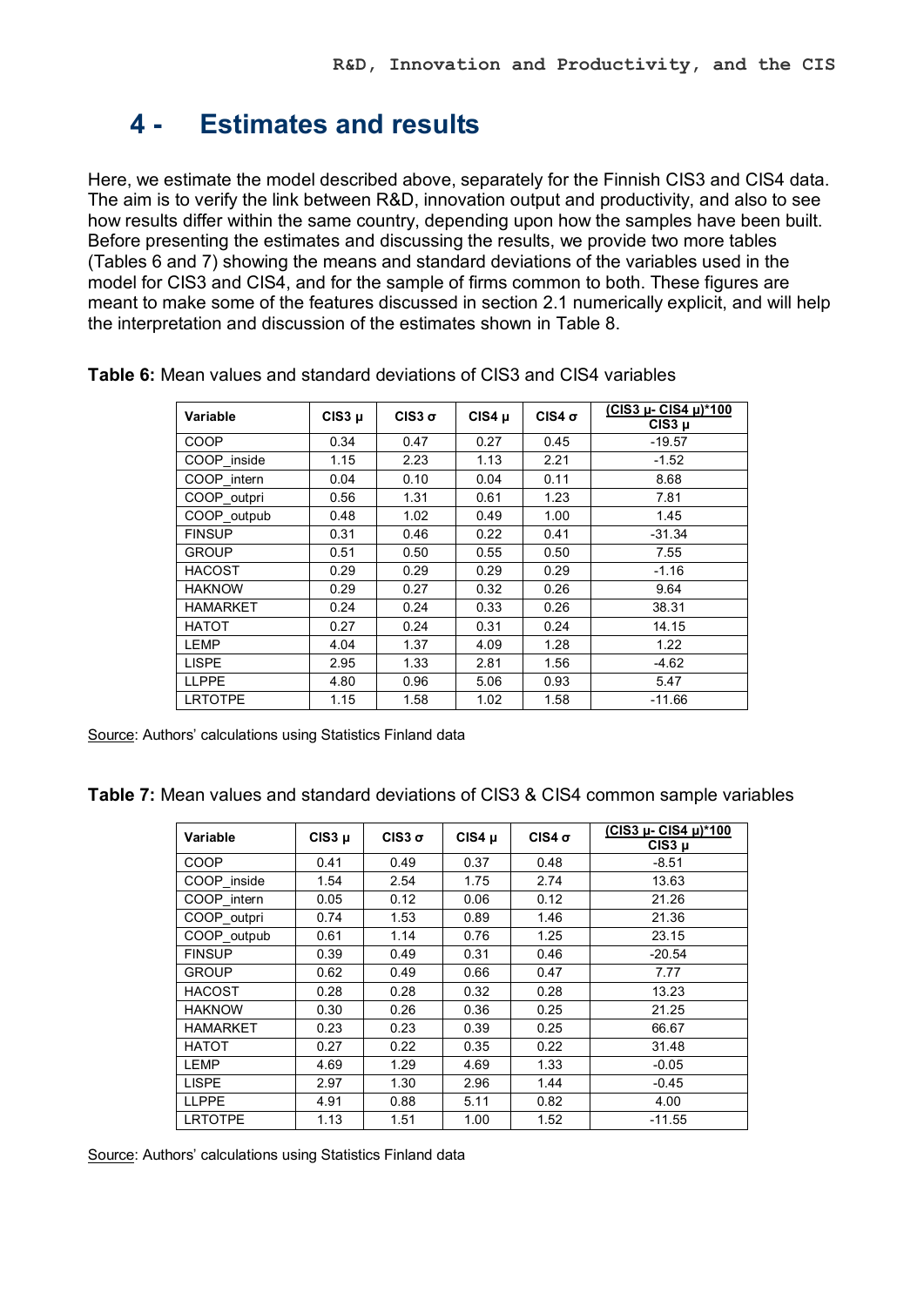Table 6 shows substantial changes between the values of the CIS3 and CIS4 variables related to: overall cooperation (COOP), financial support (FINSUP), total obstacles encountered (HATOT), market obstacles (HAMARKET), and R&D expenditures (LRTOTPE). In particular, the differences for HAMARKET's and FINSUP are higher than 30%, compared to the differences among the other variables, which range between 10% and 20%.

Table 8 presents the estimates of our model for the CIS3 and CIS4 samples. With respect to the Heckman selection equation, i.e. the equation modelling the decision about whether or not to invest in innovation, we see that being present in foreign markets and being bigger in terms of number of employees correlates significantly and positively with investment in innovation. The hampering factors firms may encounter when deciding to innovate also positively and generally significantly correlate with the decision to innovate. This result is somewhat counter-intuitive, as one would expect the obstacle-related variables to be significant, but to exhibit negative coefficients. However, we believe these results might be mirroring a sort of "ex-post rationalisation" by the innovators. In other words, it might be that those firms putting effort into and managing to solve the innovation-related problems encountered might also be those that documented the existence of these problems, thus making the coefficients significant and positive.

From the innovation input equation – modelling the decision related to the size of the R&D investment - it emerges clearly that there is a significant and positive correlation between the intensive margin of the R&D investment and the fact that firms cooperate (COOP) and obtain financial support (FINSUP). Conversely, the non significance of the GROUP-related coefficients in the Heckman part of the model does not allow us to say anything about whether and to what extent being part of a group may affect the R&D investment decision, at either the extensive or intensive margins. Conversely, belonging to a group is significantly and positively correlated to both innovation outcome and productivity. This is true regardless of the CIS sample considered. Moreover, the GP coefficients are extremely similar in size, varying between .204 and .262.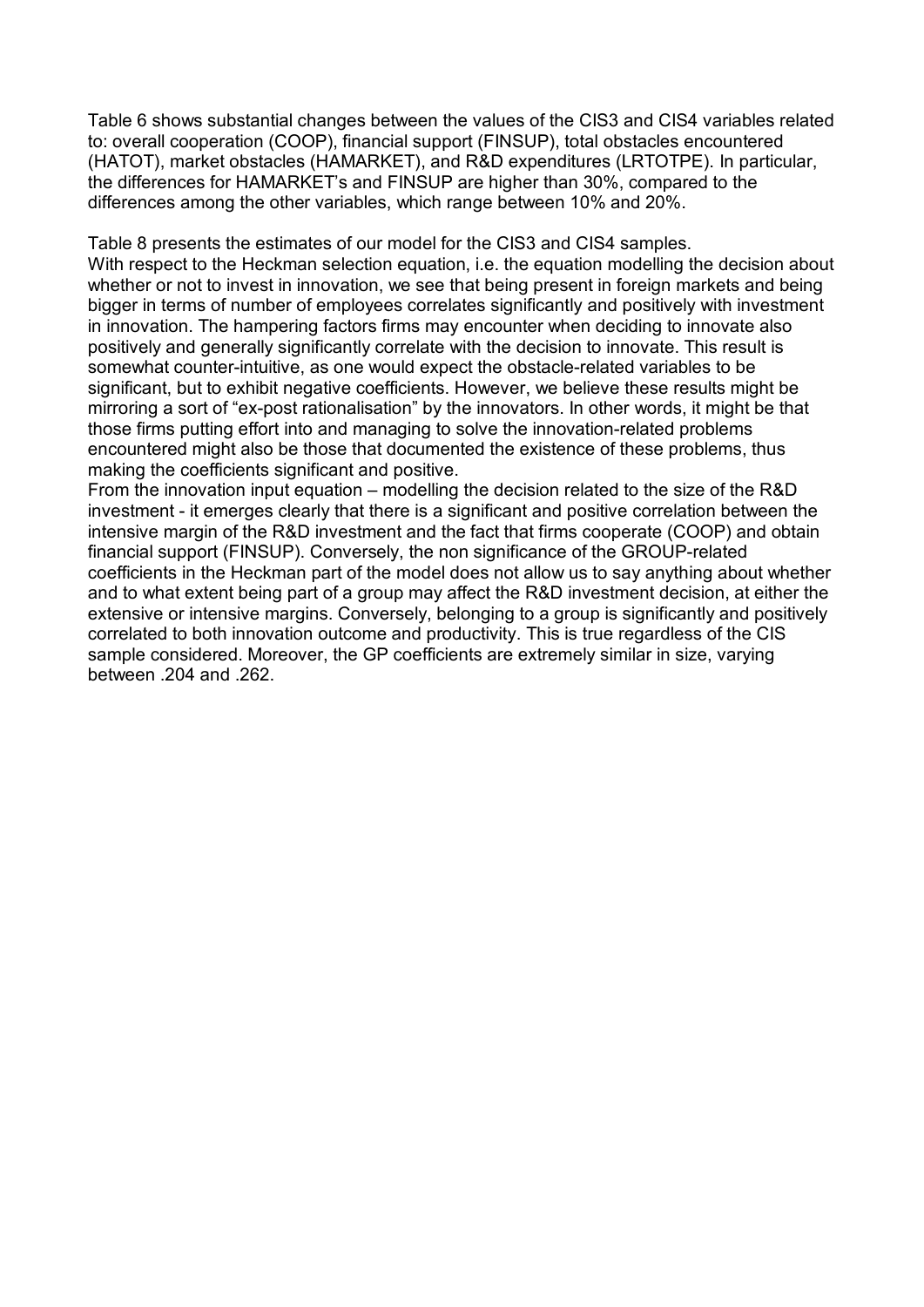#### **Table 8:** CIS3 and CIS4 model estimates

|                                   |                      |                               |                       |                                 | CIS <sub>3</sub>      |                                     |                       |                                   | CIS4                 |                             |                       |                                   |                           |                                   |                              |                                  |
|-----------------------------------|----------------------|-------------------------------|-----------------------|---------------------------------|-----------------------|-------------------------------------|-----------------------|-----------------------------------|----------------------|-----------------------------|-----------------------|-----------------------------------|---------------------------|-----------------------------------|------------------------------|----------------------------------|
|                                   | (1)                  | (2)                           | (3)                   | (4)                             | (5)                   | (6)                                 | (7)                   | (8)                               | (1)                  | (2)                         | (3)                   | (4)                               | (5)                       | (6)                               | (7)                          | (8)                              |
| <b>COEFFICIENT</b>                | Heckman<br>Outcome   | Heckman<br>Selection          | Producti.<br>(LLPPE)  | Inno<br>outcome<br>(LISPE)      | ivLLPPE<br>$\_hat$    | <b>LISPE</b><br>$\_hat$             | bstrap<br>$Il$ ppe    | bstrap<br>_lispe                  | Heckman<br>Outcome   | Heckman<br>Selection        | Producti.<br>(LLPPE)  | Inno<br>outcome<br>(LISPE)        | <b>ivLLPPE</b><br>$\_hat$ | LISPE<br>$\_hat$                  | bstrap<br>$_{\perp}$     ppe | bstrap<br>$_{\perp}$ lispe       |
| <b>GROUP</b>                      | $-0.120$<br>(0.12)   | 0.00375<br>(0.080)            | $0.204***$<br>(0.063) | $0.224**$<br>(0.11)             | $0.240***$<br>(0.063) | $0.230**$<br>(0.12)                 | $0.240***$<br>(0.059) | 0.230<br>(0.17)                   | 0.184<br>(0.13)      | 0.0948<br>(0.070)           | $0.246***$<br>(0.065) | 0.223<br>(0.14)                   | $0.237***$<br>(0.073)     | $0.262*$<br>(0.15)                | $0.237***$<br>(0.076)        | 0.262<br>(0.17)                  |
| FOR_MKT                           | $0.474***$<br>(0.13) | $0.260***$<br>(0.083)         |                       |                                 |                       |                                     |                       |                                   | 0.176<br>(0.21)      | $0.494***$<br>(0.086)       |                       |                                   |                           |                                   |                              |                                  |
| COOP                              | $0.493***$<br>(0.12) |                               |                       |                                 |                       |                                     |                       |                                   | $0.481***$<br>(0.12) |                             |                       |                                   |                           |                                   |                              |                                  |
| <b>FINSUP</b>                     | $0.703***$<br>(0.12) |                               |                       |                                 |                       |                                     |                       |                                   | $0.457***$<br>(0.12) |                             |                       |                                   |                           |                                   |                              |                                  |
| Sector dummies<br><b>LEMP</b>     | yes                  | yes<br>$0.227***$             | yes<br>$0.0884***$    | yes<br>$-0.351***$              | yes<br>$0.0732**$     | yes<br>$-0.515***$                  | yes<br>$0.0732**$     | yes<br>$-0.515***$                | yes                  | yes<br>$0.247***$           | yes<br>0.0962***      | yes<br>$-0.284***$                | yes<br>0.0996***          | yes<br>$-0.328***$                | yes<br>0.0996***             | yes<br>$-0.328***$               |
| <b>HACOST</b>                     |                      | (0.030)<br>$0.283*$<br>(0.16) | (0.030)               | (0.10)<br>$-0.341$<br>(0.23)    | (0.030)               | (0.12)<br>$-0.487**$<br>(0.24)      | (0.036)               | (0.13)<br>$-0.487$<br>(0.36)      |                      | (0.028)<br>0.0834<br>(0.13) | (0.029)               | (0.10)<br>$-0.426*$<br>(0.23)     | (0.031)                   | (0.10)<br>$-0.381$<br>(0.24)      | (0.033)                      | (0.11)<br>$-0.381$<br>(0.26)     |
| <b>HAKNOW</b>                     |                      | $0.846***$<br>(0.19)          |                       | $-0.880**$<br>(0.43)            |                       | $-1.093**$<br>(0.50)                |                       | $-1.093*$<br>(0.63)               |                      | $0.514***$<br>(0.17)        |                       | $-0.0574$<br>(0.35)               |                           | $-0.0439$<br>(0.36)               |                              | $-0.0439$<br>(0.39)              |
| <b>HAMARKET</b>                   |                      | 0.114<br>(0.21)               |                       | $-0.644**$<br>(0.30)            |                       | $-0.664**$<br>(0.31)                |                       | $-0.664$<br>(0.45)                |                      | $0.687***$<br>(0.17)        |                       | $-0.781**$<br>(0.37)              |                           | $-0.780**$<br>(0.38)              |                              | $-0.780*$<br>(0.47)              |
| <b>LISPE</b>                      |                      |                               | $0.433***$<br>(0.066) |                                 | $0.339***$<br>(0.094) |                                     | $0.339***$<br>(0.089) |                                   |                      |                             | $0.329***$<br>(0.072) |                                   | $0.355***$<br>(0.11)      |                                   | $0.355**$<br>(0.15)          |                                  |
| <b>PROCESS</b>                    |                      |                               | $-0.105*$<br>(0.059)  | $0.332***$<br>(0.099)           | $-0.0600$<br>(0.061)  | $0.362***$<br>(0.10)                | $-0.0600$<br>(0.067)  | $0.362***$<br>(0.11)              |                      |                             | $-0.0688$<br>(0.057)  | $0.274**$<br>(0.12)               | $-0.0780$<br>(0.068)      | $0.304**$<br>(0.13)               | $-0.0780$<br>(0.085)         | $0.304**$<br>(0.13)              |
| <b>MILLSstrict</b><br>COOP_inside |                      |                               | 0.160<br>(0.14)       | $-2.095***$<br>(0.65)<br>0.0327 | 0.105<br>(0.14)       | $-2.627***$<br>(0.83)<br>$0.0576**$ | 0.105<br>(0.15)       | $-2.627***$<br>(0.96)<br>0.0576** |                      |                             | 0.201<br>(0.12)       | $-1.129**$<br>(0.56)<br>$-0.0322$ | 0.208<br>(0.13)           | $-1.144**$<br>(0.57)<br>$-0.0242$ | 0.208<br>(0.14)              | $-1.144*$<br>(0.60)<br>$-0.0242$ |
| COOP outpri                       |                      |                               |                       | (0.027)<br>0.0425               |                       | (0.029)<br>0.0581                   |                       | (0.027)<br>0.0581                 |                      |                             |                       | (0.037)<br>0.101                  |                           | (0.038)<br>0.0976                 |                              | (0.041)<br>0.0976                |
| COOP_outpub                       |                      |                               |                       | (0.038)<br>0.0339               |                       | (0.038)<br>$0.109**$                |                       | (0.038)<br>$0.109*$               |                      |                             |                       | (0.064)<br>$-0.0186$              |                           | (0.064)<br>$-0.00184$             |                              | (0.062)<br>$-0.00184$            |
| COOP intern                       |                      |                               |                       | (0.049)<br>$-0.500$             |                       | (0.054)<br>$-0.358$                 |                       | (0.058)<br>$-0.358$               |                      |                             |                       | (0.078)<br>0.872                  |                           | (0.084)<br>$1.351**$              |                              | (0.089)<br>$1.351*$              |
| <b>LRTOTPE</b><br>strict_hat      |                      |                               |                       | (0.49)                          |                       | (0.49)<br>$-0.0555$<br>(0.13)       |                       | (0.52)<br>$-0.0555$<br>(0.15)     |                      |                             |                       | (0.64)                            |                           | (0.62)<br>$-0.0151$<br>(0.23)     |                              | (0.69)<br>$-0.0151$<br>(0.30)    |
| Constant                          | $-0.354$<br>(0.31)   | $-1.639***$<br>(0.19)         | 3.336***<br>(0.35)    | 6.381***<br>(1.23)              | 3.684***<br>(0.40)    | 7.873***<br>(1.54)                  | 3.684***<br>(0.41)    | 7.873***<br>(1.72)                | $-0.243$<br>(0.34)   | $-1.786***$<br>(0.18)       | 3.634***<br>(0.30)    | 4.708***<br>(1.02)                | 3.556***<br>(0.39)        | 4.926***<br>(1.04)                | 3.556***<br>(0.44)           | 4.926***<br>(1.16)               |
| <b>LRTOTPE</b>                    |                      |                               |                       | $0.261***$<br>(0.036)           |                       |                                     |                       |                                   |                      |                             |                       | $0.198***$<br>(0.043)             |                           |                                   |                              |                                  |
| Observations                      | 1546                 | 1546                          | 688                   | 688                             | 688                   | 688                                 | 1617                  | 1617                              | 2156                 | 2156                        | 699                   | 699                               | 699                       | 699                               | 2258                         | 2258                             |
| R-squared                         |                      |                               | 0.42                  | 0.27                            | 0.45                  | 0.20                                | 0.45                  | 0.20                              |                      |                             | 0.36                  | 0.14                              | 0.34                      | 0.11                              | 0.34                         | 0.11                             |
| P-value LR test                   | 0.00215              |                               |                       |                                 |                       |                                     |                       |                                   | 0.0680               |                             |                       |                                   |                           |                                   |                              |                                  |

Standard errors in parentheses. \*\*\* p<0.01, \*\* p<0.05, \* p<0.1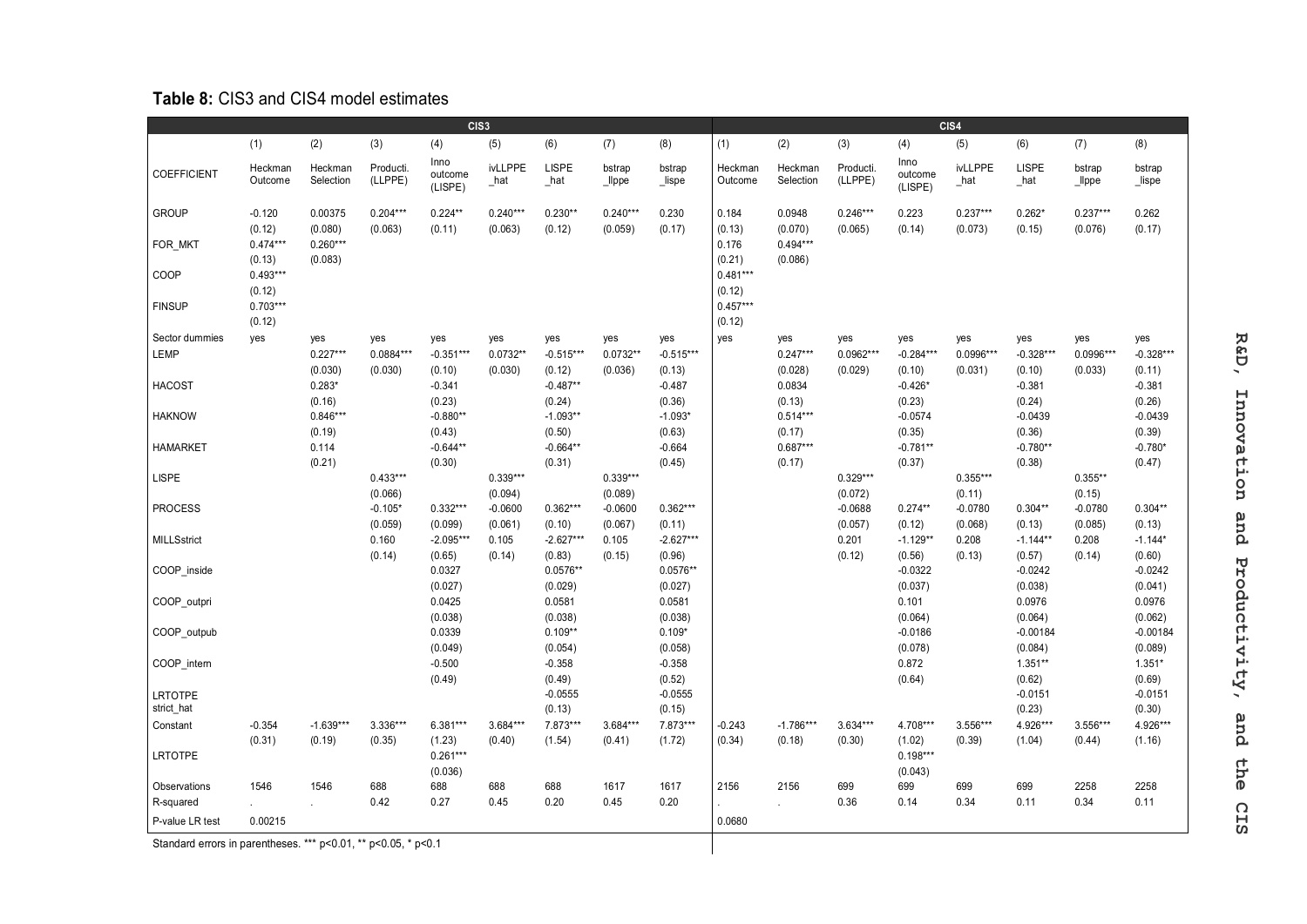As for the other variables entering the innovation output equation, we see that the obstacles to innovation generally (and significantly) impinge upon firms' innovative output. In the CIS3 case, the hindering factor that seems to most severely disrupt innovative output is the lack of the necessary knowledge, with HAKNOW coefficients in the range -0.880 to -1.093. Conversely, CIS4 innovators rate market-related difficulties to be the most severe hampering factor to innovation, with a HAMARKET value of -0.780. Another regressor entering the innovation output equation that always turns out to be significant, and negative, is the regressor for selection, i.e. the regressor related to the Inverse Mills ratio. MILLSstrict CIS3 values are generally more than double those in CIS4, suggesting that selectivity is a much more important problem in CIS3 than in CIS4 (although in both cases selectivity is an issue). While this result might be expected given the difference in the CIS3 and CIS4 sampling procedures discussed in section 2.1, its robustness increases our concern about the way the samples were constructed.

Another feature common to both CIS3 and CIS4 estimates, is the positive and always significant value of the variable for process innovations in the innovation output equation. Hence, process innovations positively correlate to innovative sales, indirectly suggesting the likely complementarity between process and product innovations. Results for the way that different types of cooperation affect innovative sales are not clear-cut. In the case of CIS3, the estimates seem to suggest that cooperating within the firm, and with public institutions, may have a positive effect, whereas CIS4 estimates point to the positive role of cooperating at the international level. Taken together, the coefficients of the obstacles-related variables and the cooperation-linked regressors seem to suggest the following. In CIS3, firms perceive the lack of the necessary knowledge to be most important factor hindering innovation. Collaborating with universities and research centres seems to ease this lack of knowledge constraint, thus positively affecting innovative output. For CIS4 firms, the most difficult problems seem to be related to the markets targeted, especially international ones - and we know that the percentage of firms active in international markets jumped from 27.8% in CIS3 to 56.3 in CIS4. Collaborating at the international level, therefore, may help firms to address and possibly solve such problems, since we see that international collaborations significantly and positively relate to innovative output.

With respect to how R&D investments affect innovative output, we see that both CIS3 and CIS4 estimates show significant and positive values of the R&D investment coefficient. However, when using predicted values, the R&D coefficient is no longer significant. Hence, further investigation is needed to check the robustness of our estimates to endogeneneity and to the use of predicted values.

Finally, concerning firm size, we see that being bigger is negatively correlated with innovation sales, but positively correlated with productivity. In particular, the LEMP coefficients vary between -0.284 and -0.515 in the innovation output equation, while the LEMP values in the productivity equation range between 0.0732 and 0.0996.

The last equation in our model, i.e. the productivity equation, suggests that firm size, belonging to a group and innovative sales are all positively correlated to productivity. The coefficient of the variable accounting for process innovation, on the other hand, has a negative sign, but since it is basically never significant we cannot say that, in our model, process innovations affect productivity.

## **5 Conclusions and policy implications**

The model we propose, similar to its predecessors in the economics literature, depicts the link from R&D investment to productivity as a relationship consisting of three steps. The first step encompasses firms' decisions about whether and how much to invest in R&D. The second step formalises the link between the investment in R&D and the innovative output that can be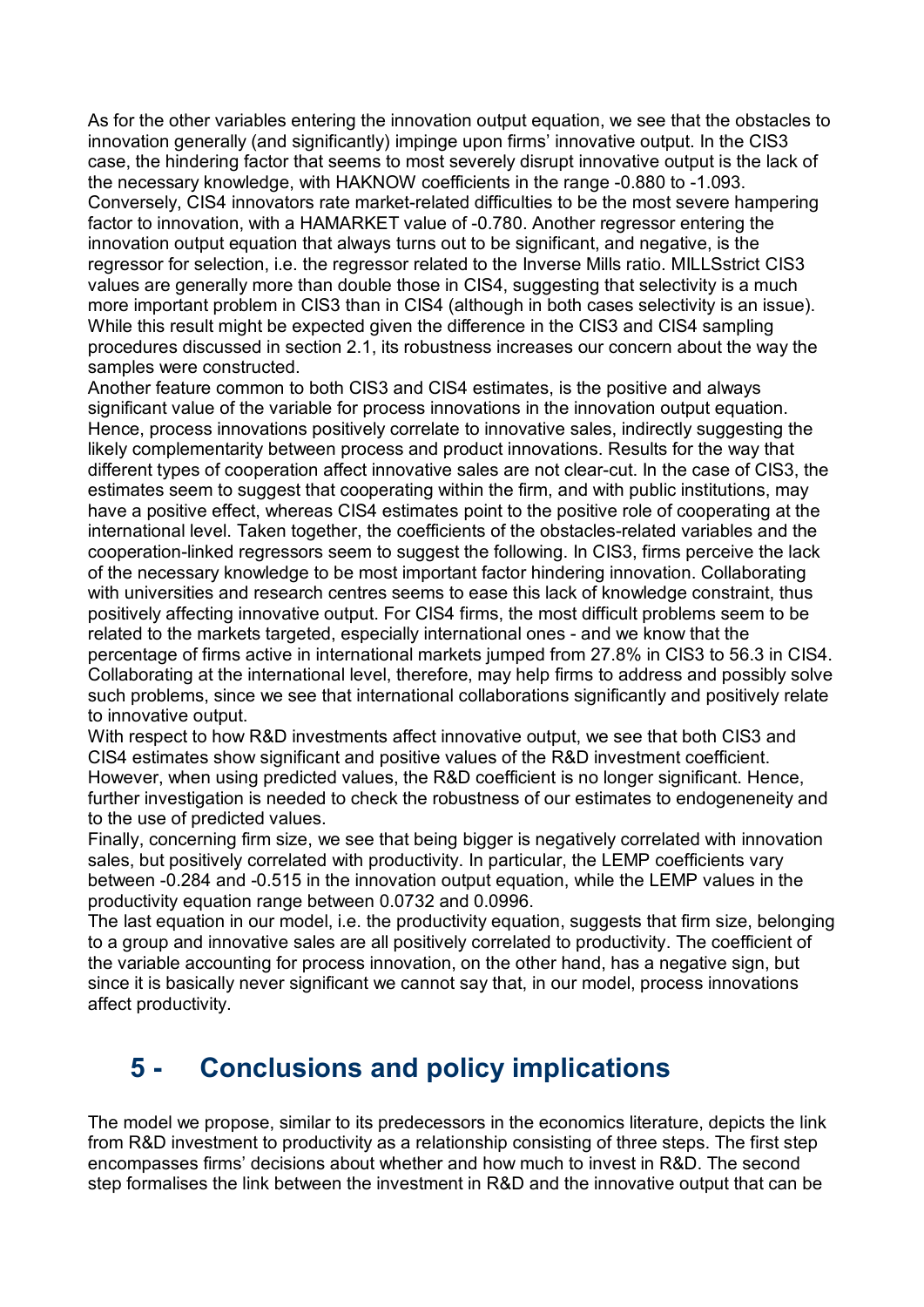obtained. The third step mirrors the relationship between innovative output and productivity. One important result from this model is that it captures the different characteristics of the CIS3 and CIS4 samples extremely well. In fact, both the signs and sizes of the coefficients generally behave according to expectations and the estimates mirror the data features emerging from the descriptive statistics.

The estimates show that receiving financial support and having (relatively more intense) collaborations are strongly and significantly correlated with a higher probability of engaging in R&D activities. The amount invested in R&D is positively related to the size of the firm (in terms of number of employees) and to the intensity of the obstacles faced.

For innovative output, we see that investing in R&D is positively related to higher sales from innovative goods. Another element that emerges is the positive relationship between product and process innovations: process innovation seems to be complement product innovation and is positively correlated to higher innovative sales. Conversely, we see that innovative output is significantly and negatively affected by the problems firms may have encountered while innovating. Both innovative output and productivity are shown to be positively related to belonging to a group, and to firm size. Finally, and very importantly, innovative sales are positively correlated to productivity.

Our analysis supports the hypothesis of a positive link between investing in R&D, innovation output and productivity, and has several interesting policy implications. Firstly, we observe a positive correlation between the fact that firms collaborate and the size of their investments in R&D. Secondly, we see that obtaining subsidies indeed eases firms' budget constraint and increases the likelihood that firms will invest in R&D. Nevertheless, firms still do encounter problems in their innovative activities, and these are negatively correlated to sales from innovative products. This latter result, coupled with the evidence that belonging to a group correlates positively with both innovative sales and productivity, seems to suggest that innovating is difficult for firms, because of the cost, knowledge and market problems involved. This seems to be especially true for individual firms, i.e. firms that do not belong to a group. Hence, purposeful, well-formulated policies could ease the hampering factors firms encounter by supporting their innovation activities from invention to the marketing of innovation. Policy support should not stop once an innovation output is obtained; it needs to continue to enable firms to transform innovative output into market success.

Thirdly, our results suggest that product and process innovations are complementary. This somewhar questions those policy programmes in which subsidies go preferably to those firms whose innovative activities are expected to result in a product innovation (normally protected by a patent).

Finally, and with respect to the way that innovation data are gathered, there is a need to move from CIS harmonisation to homogenisation of the way the samples are constructed and data collected. This is especially true if the aim is to carry out cross-country comparisons, as sample composition affects representativeness and comparability. In addition, simultaneity problems – based on innovation input and output data referring to the same year – need to be solved in order to better capture innovation dynamics. This can be done by collecting panel data, i.e. by observing firms' innovative behaviours over several years.

## **6 Acknowledgments**

Thanks go to Mervi Niemi and Markku Virtaharju for their support and feedback throughout the project. Thanks also go to Al Link, Don Siegel, and Ari Leppälahti for commenting on previous versions of this paper.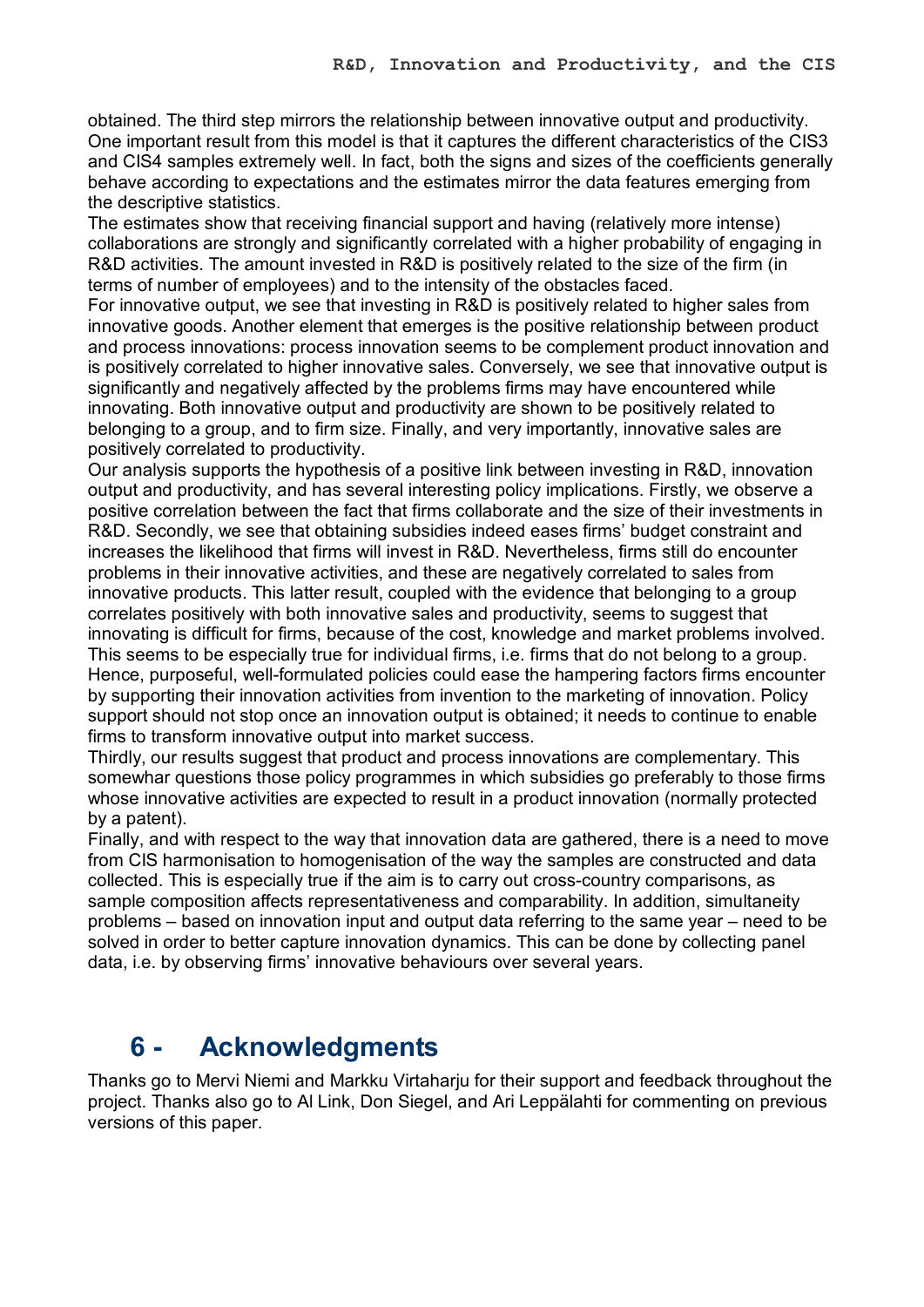## **7 References**

Cefis E., *Is there Persistence in Innovative Activities?*, International Journal of Industrial Organization 21 (4), 2003, pp. 489-515

Chakrabarti A. K., *Innovation and Productivity: An Analysis of the Chemical, Textiles and Machine Tool Industries in the U.S.*, Research Policy, 19(3), 1990, pp. 257-269.

Chudnovsky D., López A., Pupato G., *Innovation and Productivity in Developing Countries: A*  study of Argentine Manufacturing Firms' Behavior (1992-2001), Research Policy, Vol. 35(2), 2006, pp. 266-288

Cohen W. M., Klepper S., *The Anatomy of Industry R&D Intensity Distributions*, American Economic Review, Vol. 82(4), Sep., 1992, pp. 773-799

Cohen W. M., Levinthal D.A., *Innovation and Learning: The Two Faces of R & D*, The Economic Journal, Vol. 99(397), Sep. 1989, pp. 569-596

Crépon B., Duguet E., Mairesse J., *Research, Innovation and Productivity: an Econometric Analysis at the Firm Level*, NBER Working Paper 6696, Aug. 1998

Dosi G., Sources, *Procedures, and Microeconomic Effects of Innovation*, Journal of Economic Literature, Vol. 26(3), Sep. 1988, pp. 1120-1171

Griffith R., Huergo E., Mairesse J., Peters B., *Innovation and Productivity Across Four European Countries, Oxford Review of Economic Policy, Vol. 22(4), 2006, pp. 483-498* 

Griffith R., Redding S., Van Reenen J., *Mapping the Two Faces of R&D: Productivity Growth in a Panel of OECD Industries*, Review of Economics and Statistics, Nov. 2004, No. 86(4), pp. 883-895

Griliches Z., *Issues in Assessing the Contribution of Research and Development to Productivity Prowth, Bell Journal of Economics, Vol. 10(1), 1979, pp. 92 -116.* 

Griliches Z., *The Search for R&D Spillovers*, NBER Working Paper 3768, 1992

Griliches Z., *R&D and Productivity. The Econometric Evidence*, The University of Chicago Press, 1998

Hall B. H., Mairesse J., *Exploring the Relationship between R&D and Productivity in French Manufacturing Firms*, Journal of Econometrics, Vol. 65, 1995, pp. 263–293

Hatzichronoglou T., Revision of the High-Technology Sector and Product Classification, OECD Science, Technology and Industry Working Papers, 1997/2, 1997, OECD Publishing, doi:10.1787/134337307632

Heckman J. J., *Sample Selection Bias as a Specification Error*, Econometrica, Vol. 47(1), Jan, 1979), pp. 153-161

Klette T.J., Kortum S., *Innovating Firms and Aggregate Innovation*, Journal of Political Economy, Vol. 112(5), 2004, pp. 986-1018